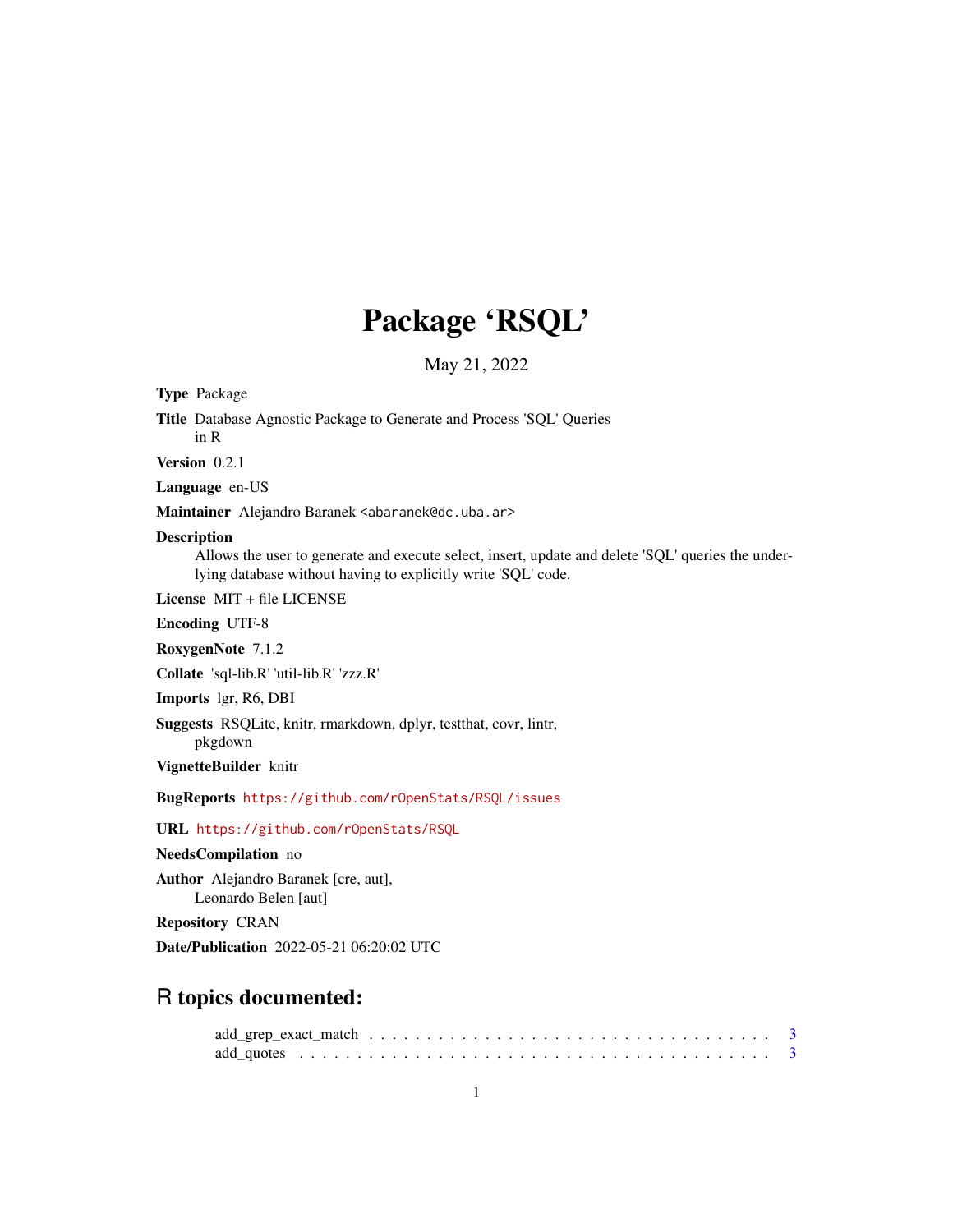| $\overline{4}$ |
|----------------|
| $\overline{4}$ |
| 5              |
| 5              |
| 6              |
| 6              |
| $\overline{7}$ |
| $\overline{7}$ |
| 8              |
| 8              |
| 9              |
| 9              |
| 10             |
| 10             |
| 11             |
|                |
|                |
|                |
|                |
|                |
|                |
|                |
|                |
|                |
|                |
|                |
|                |
|                |
|                |
|                |
|                |
|                |
|                |
| 27             |
| 28             |
| 29             |
| 29             |
| 30             |
| 30             |
| 31             |
|                |

**Index**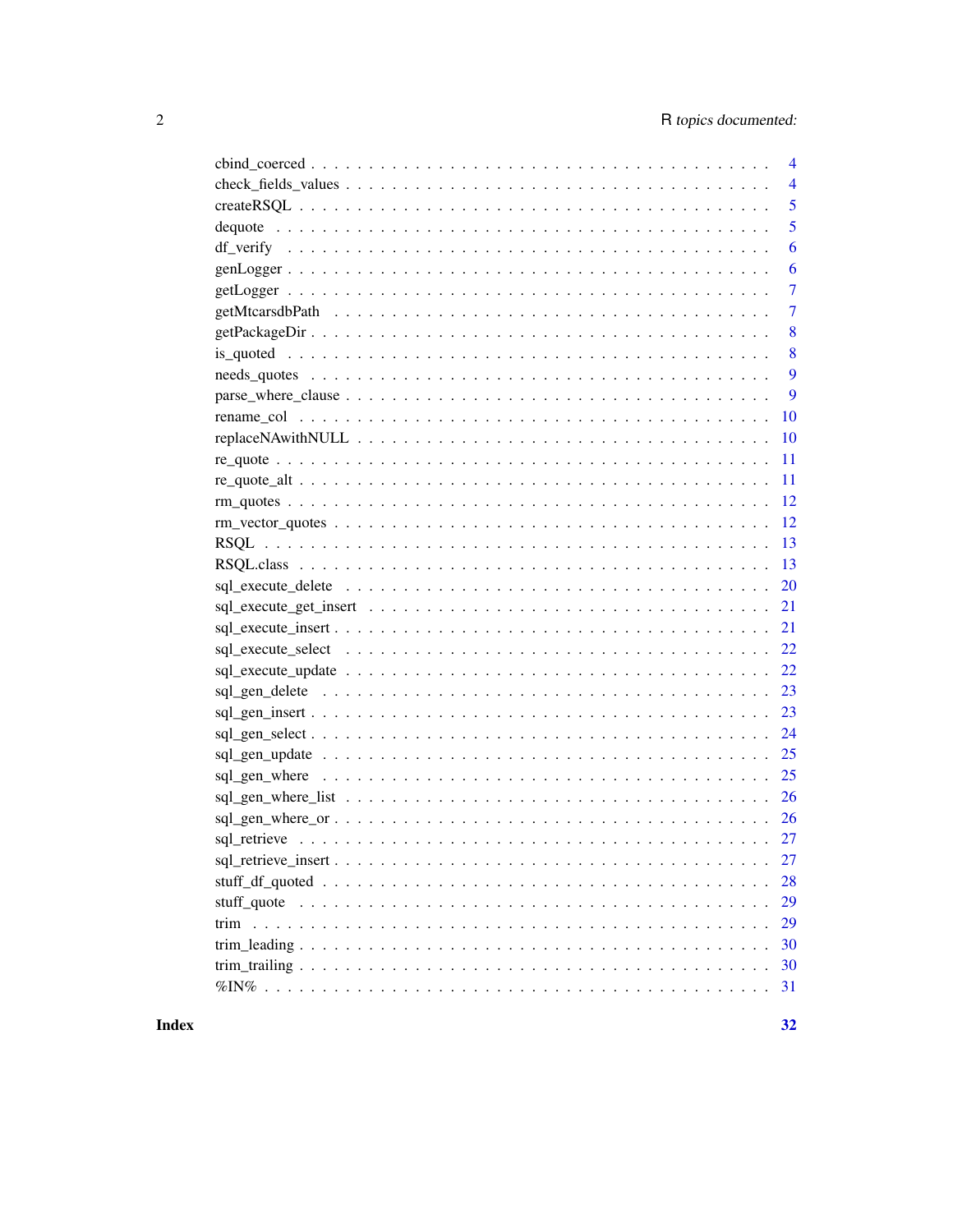<span id="page-2-0"></span>add\_grep\_exact\_match

## Usage

add\_grep\_exact\_match(text)

# Arguments

text TEST

# Author(s)

ken4rab

add\_quotes *add\_quotes*

# Description

Adds quotes to a string

## Usage

add\_quotes(text)

# Arguments

text The string to quote

# Author(s)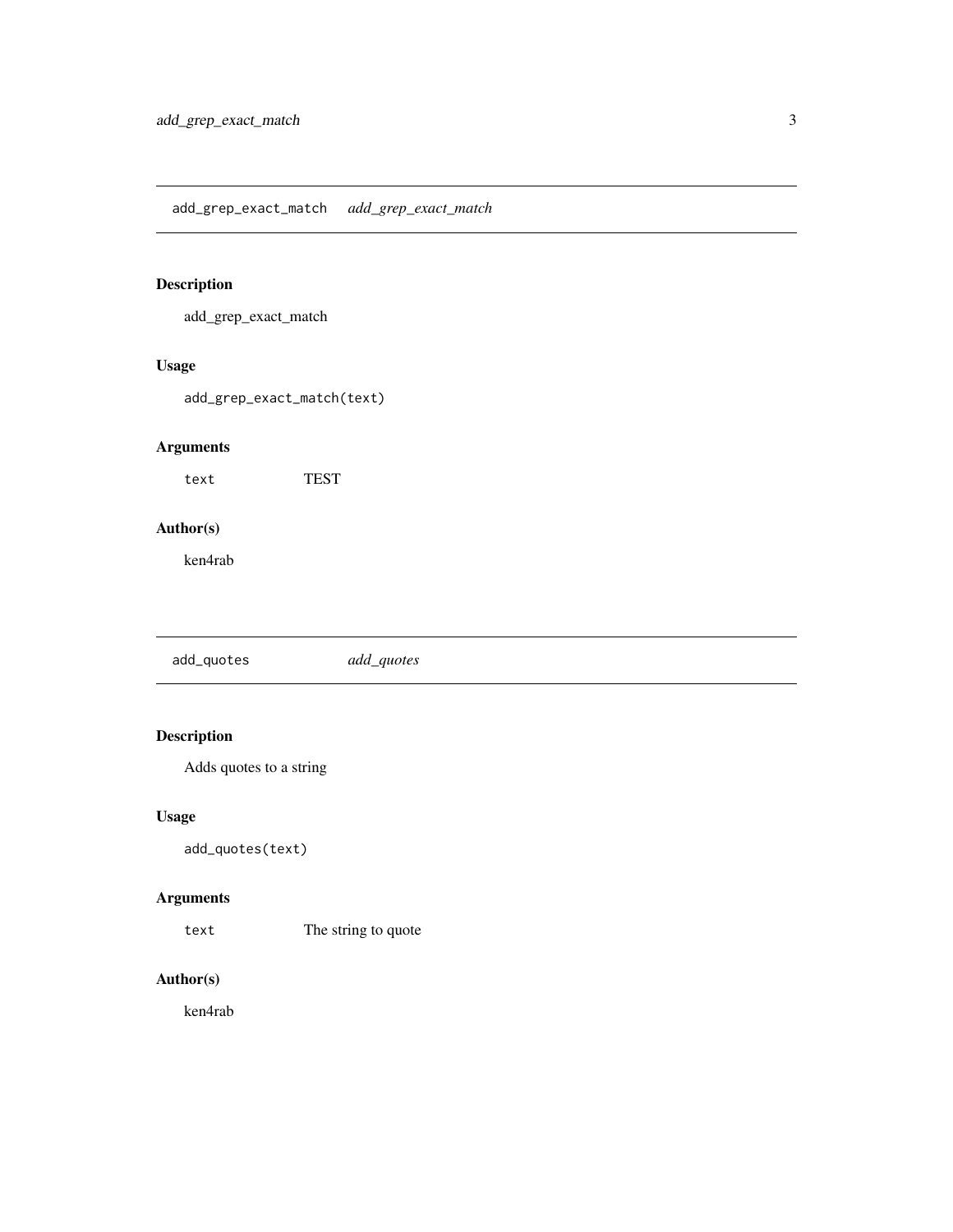<span id="page-3-0"></span>cbind\_coerced *cbind\_coerced*

# Description

cbind\_coerced

## Usage

cbind\_coerced(...)

# Arguments

... The parameters

# Author(s)

ken4rab

check\_fields\_values *Check fields and values are sound*

# Description

Check fields and values are sound

# Usage

```
check_fields_values(fields, values, min.length = 0)
```
# Arguments

| fields     | Fields names to check |
|------------|-----------------------|
| values     | values to check       |
| min.length | for vectors           |

# Author(s)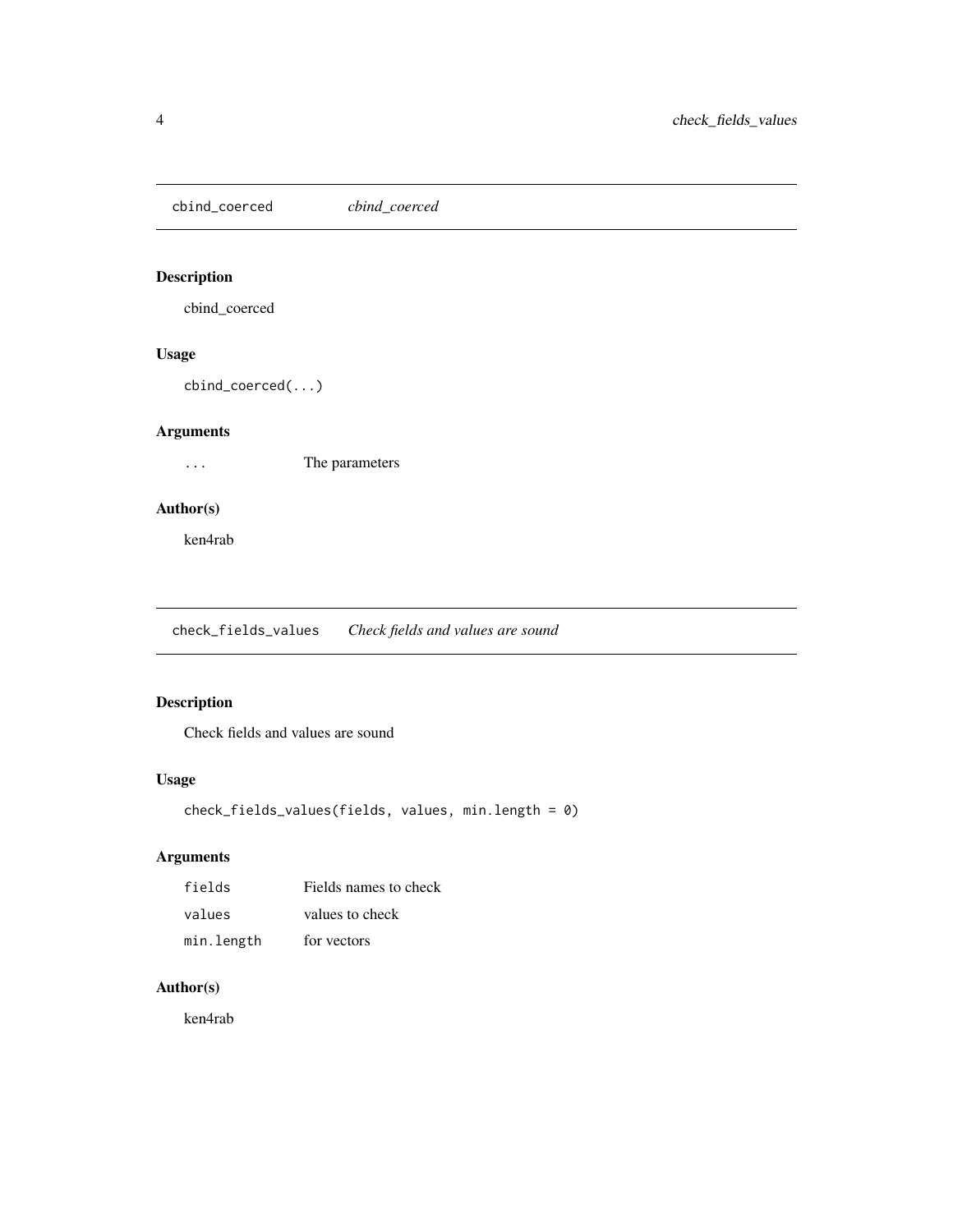<span id="page-4-0"></span>

Produces a RSQL object

# Usage

```
createRSQL(drv, dbname, user = NULL, password = NULL, host = NULL, port = NULL)
```
# Arguments

| drv      | Driver name        |
|----------|--------------------|
| dbname   | Database name      |
| user     | Database user name |
| password | Database password  |
| host     | Database host      |
| port     | Database port      |

# Author(s)

ken4rab

dequote *Removes the quotes from the string*

# Description

Removes the quotes from the string

## Usage

dequote(text)

# Arguments

text The string to remove the quotes from.

#### Author(s)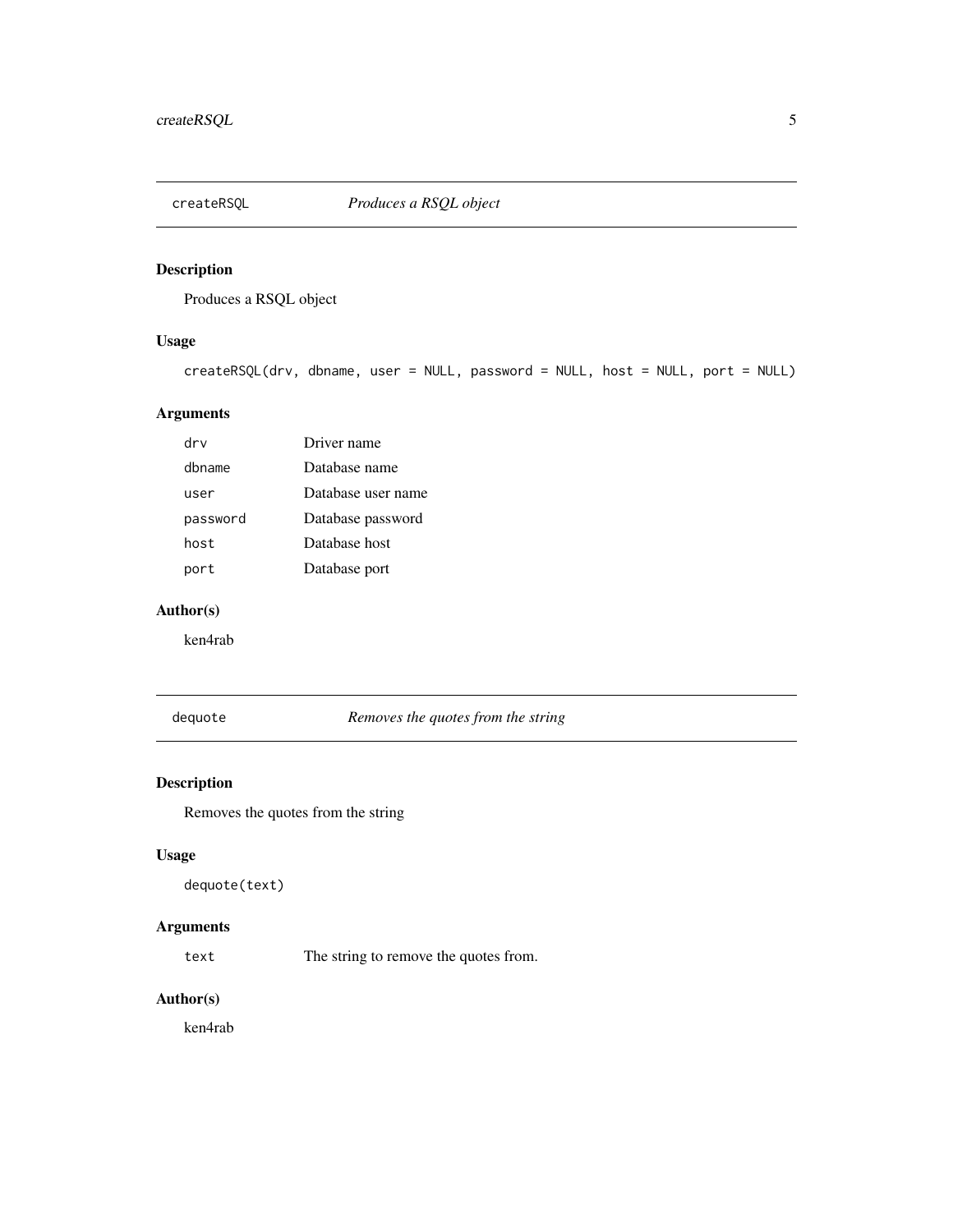<span id="page-5-0"></span>

Checks that the columns are in the data.frame

# Usage

df\_verify(dataframe, columns)

## Arguments

| dataframe | The data frame       |
|-----------|----------------------|
| columns   | The columns to check |

### Author(s)

ken4rab

| genLogger | genLogger |
|-----------|-----------|
|           |           |

# Description

genLogger

## Usage

í,

```
genLogger(r6.object)
```
## Arguments

r6.object a R6 object with a logger member

## Author(s)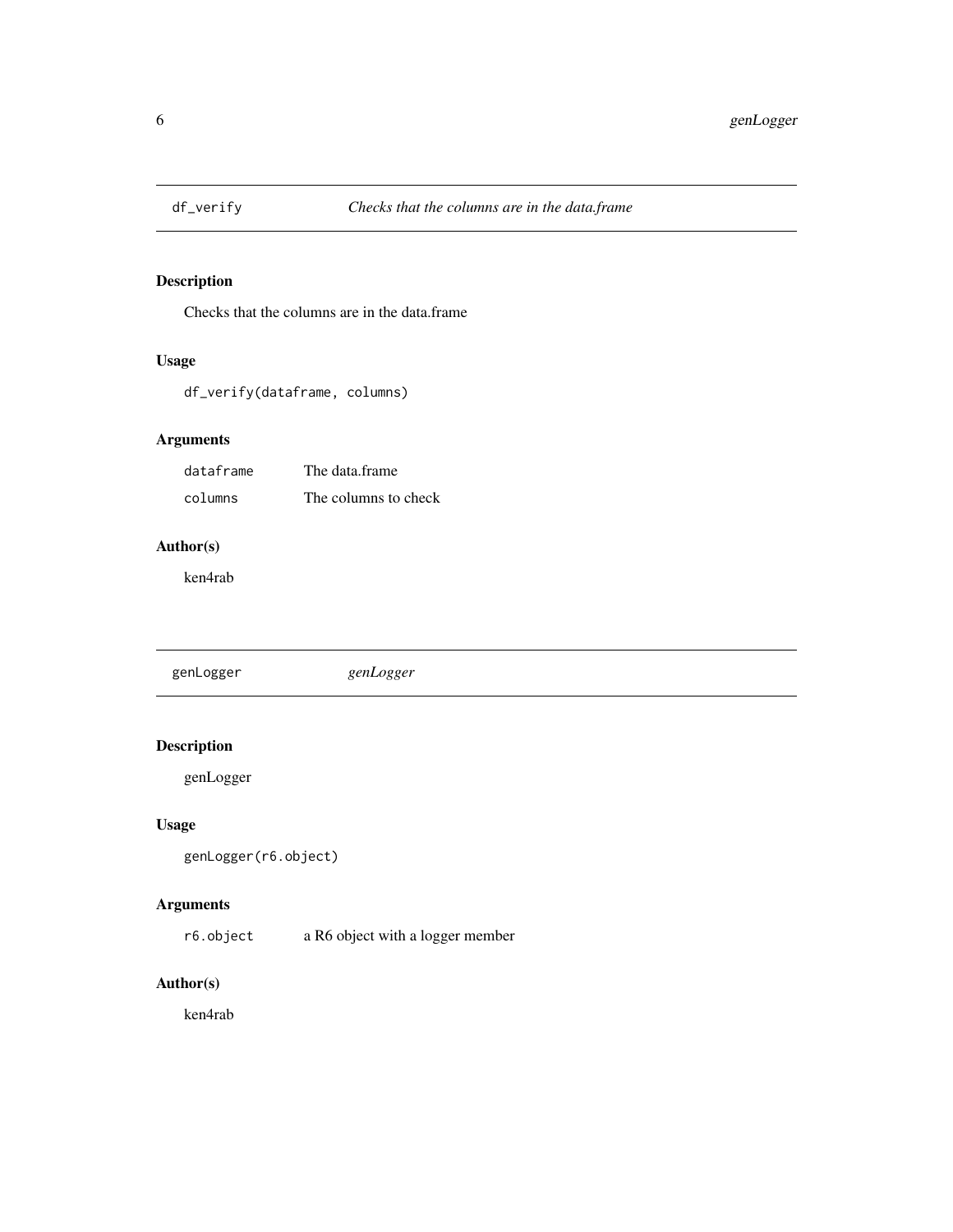<span id="page-6-0"></span>getLogger *getLogger*

# Description

getLogger

# Usage

getLogger(r6.object)

# Arguments

r6.object a R6 object with a logger member

## Author(s)

ken4rab

getMtcarsdbPath *getCarsdbPath*

# Description

getCarsdbPath

## Usage

```
getMtcarsdbPath(copy = TRUE)
```
# Arguments

copy a boolean that states whether it should be copied to the home directory or not.

# Author(s)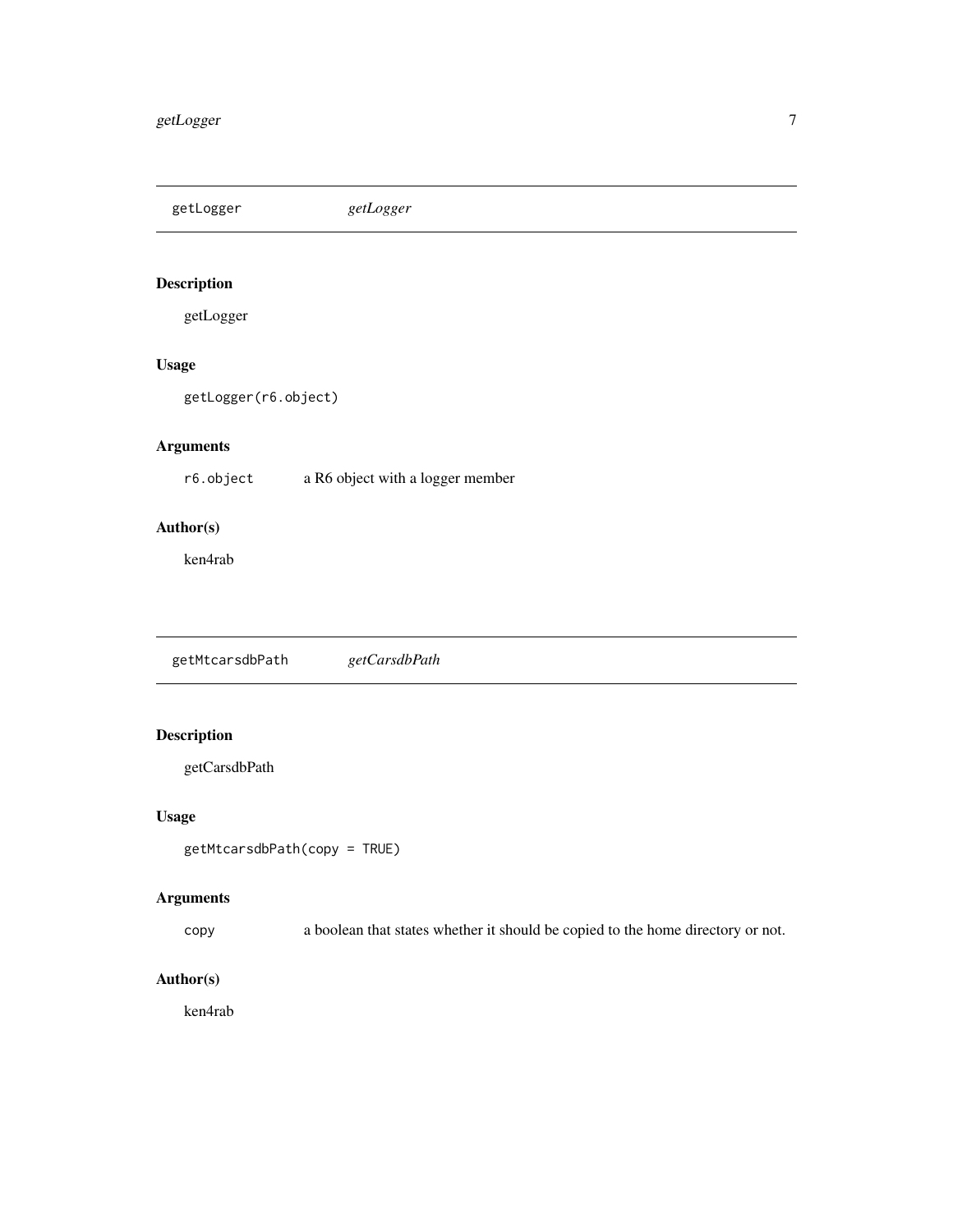<span id="page-7-0"></span>

Gets the path of package data.

# Usage

getPackageDir()

# Author(s)

ken4rab

## is\_quoted *Determines if the string is quoted or not*

# Description

Determines if the string is quoted or not

# Usage

is\_quoted(text, quotes\_symbols = "'")

# Arguments

| text | The text to test                        |
|------|-----------------------------------------|
|      | quotes_symbols The quotation characters |

# Author(s)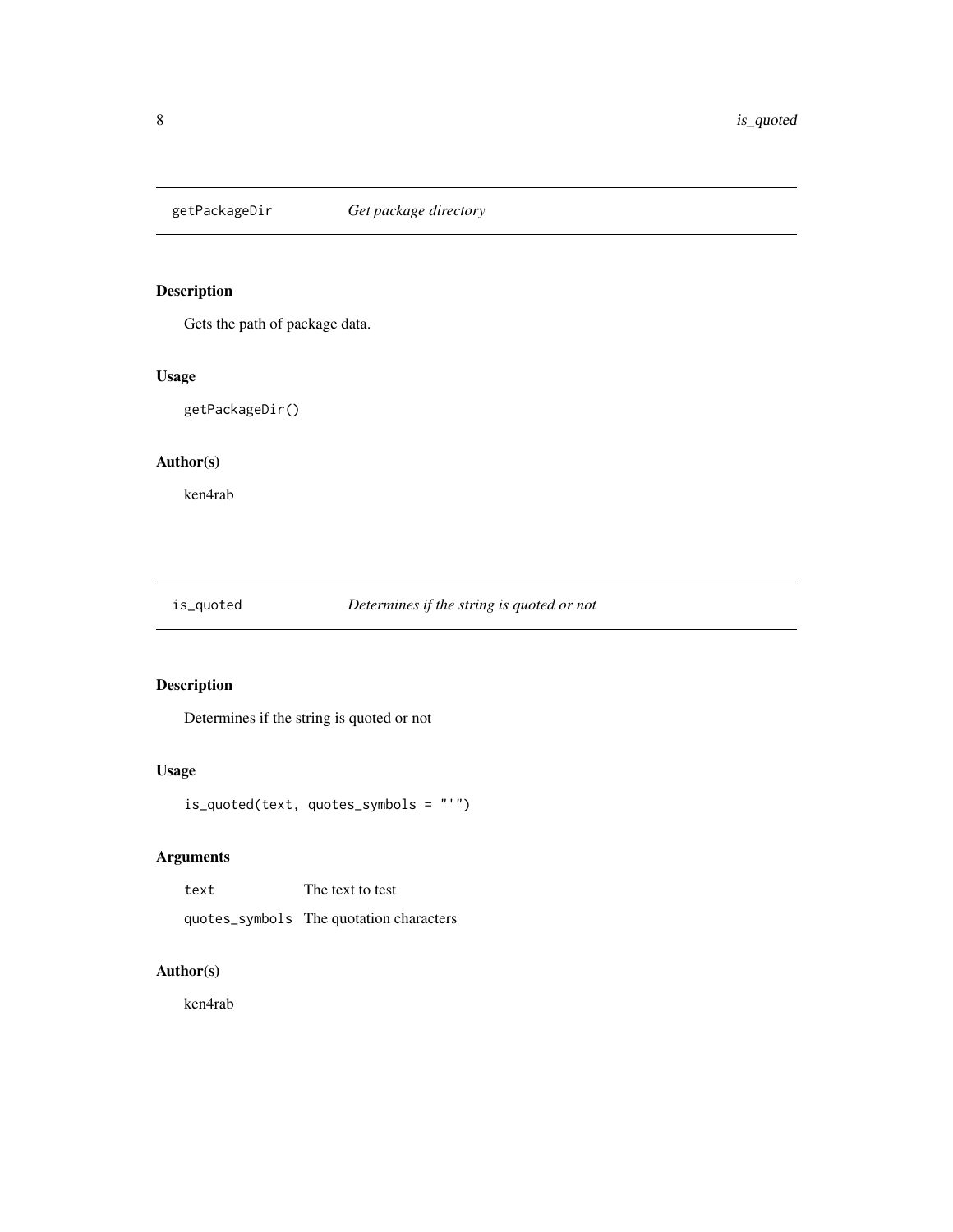<span id="page-8-0"></span>

Determines string type which needs quotes in an SQL statement

## Usage

```
needs_quotes(text)
```
# Arguments

text The text to test

## Author(s)

ken4rab

parse\_where\_clause *Parses a where clause.*

## Description

Parses a where clause.

#### Usage

```
parse_where_clause(where_clause_list = c())
```
# Arguments

where\_clause\_list The list of params

# Author(s)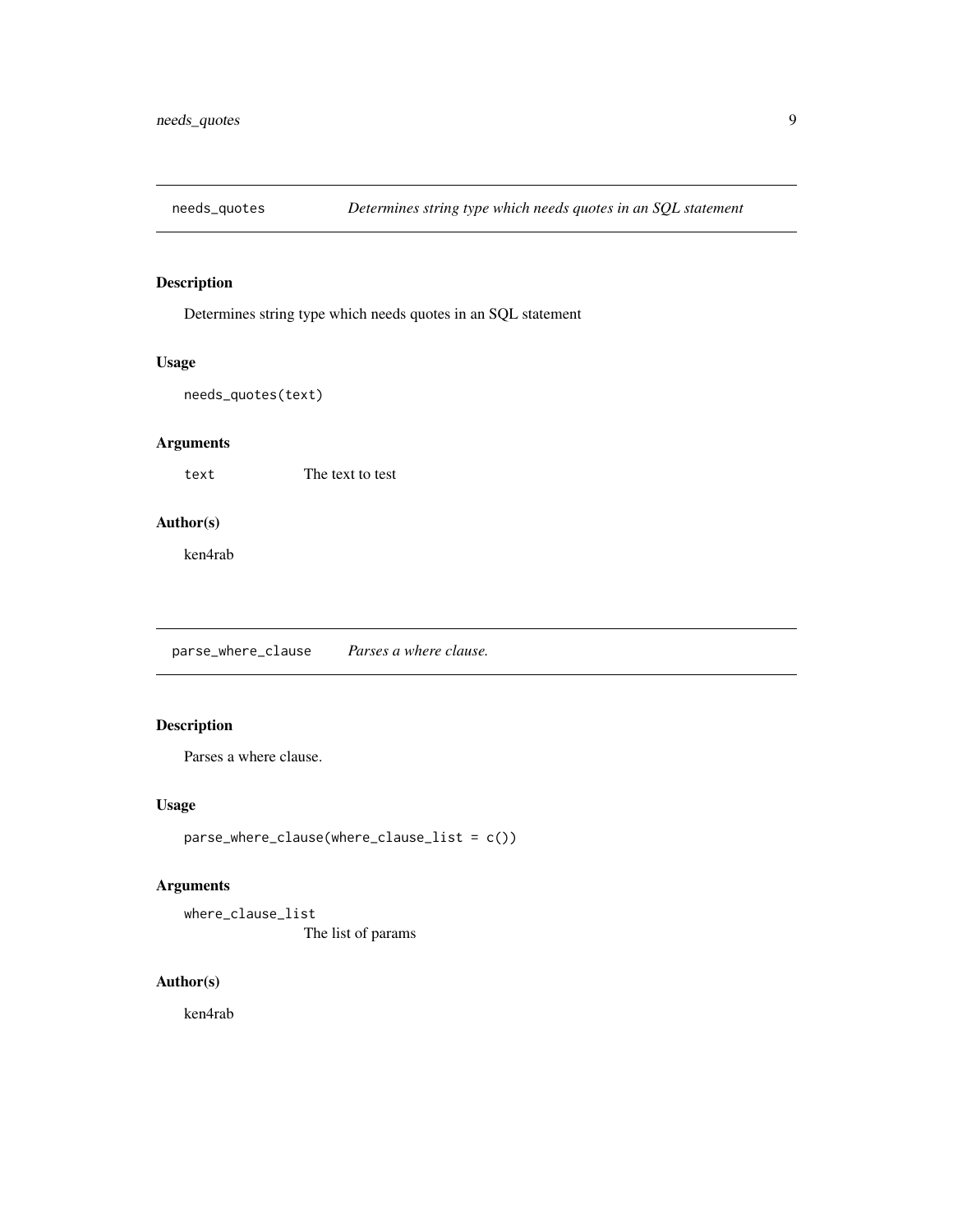<span id="page-9-0"></span>rename\_col *rename\_col*

# Description

renames a column on a data.frame

### Usage

rename\_col(df, name, replace\_name)

## Arguments

| df           | The date frame             |
|--------------|----------------------------|
| name         | The name of the column     |
| replace_name | The new name of the column |

# Author(s)

ken4rab

replaceNAwithNULL *replaceNAwithNULL*

# Description

Replace NA with NULL in sql statement

## Usage

```
replaceNAwithNULL(sql.code)
```
# Arguments

sql.code code to replace NA with NULL

# Author(s)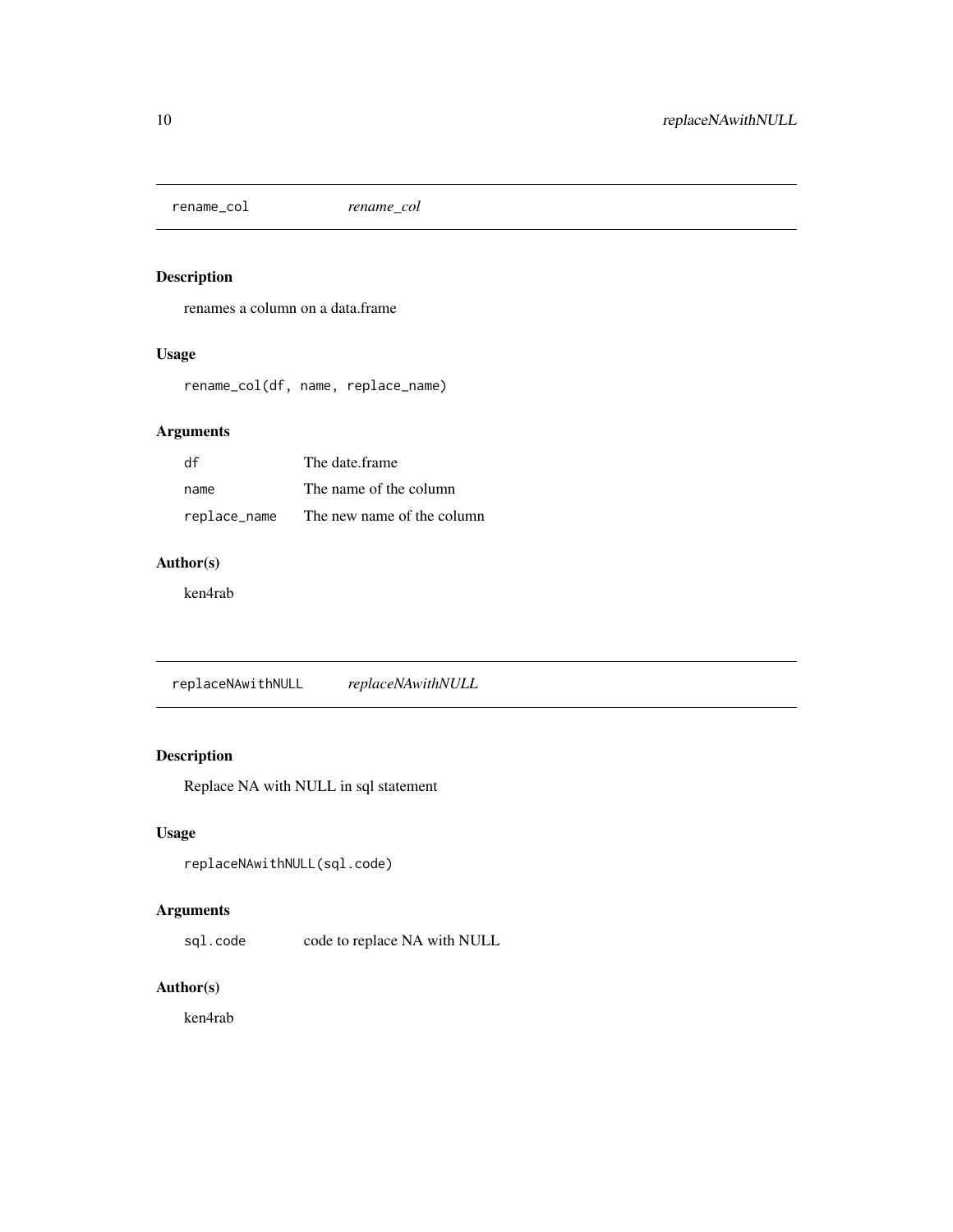<span id="page-10-0"></span>re\_quote *This functions remove original quotes and sets validated quotes for corresponding db. If it had no quotes, will only put corresponding quotes symbols*

#### Description

This functions remove original quotes and sets validated quotes for corresponding db. If it had no quotes, will only put corresponding quotes symbols

### Usage

re\_quote(text, quotes = "'")

## Arguments

text The string quotes The quotes

# Author(s)

ken4rab

| re_quote_alt | This functions remove original quotes and sets validated quotes for |  |  |  |  |
|--------------|---------------------------------------------------------------------|--|--|--|--|
|              | corresponding db. If it had no quotes, will only put corresponding  |  |  |  |  |
|              | <i>quotes symbols</i>                                               |  |  |  |  |

# Description

This functions remove original quotes and sets validated quotes for corresponding db. If it had no quotes, will only put corresponding quotes symbols

# Usage

re\_quote\_alt(text, quotes = "'")

## Arguments

| text   | The string |
|--------|------------|
| quotes | The quotes |

### Author(s)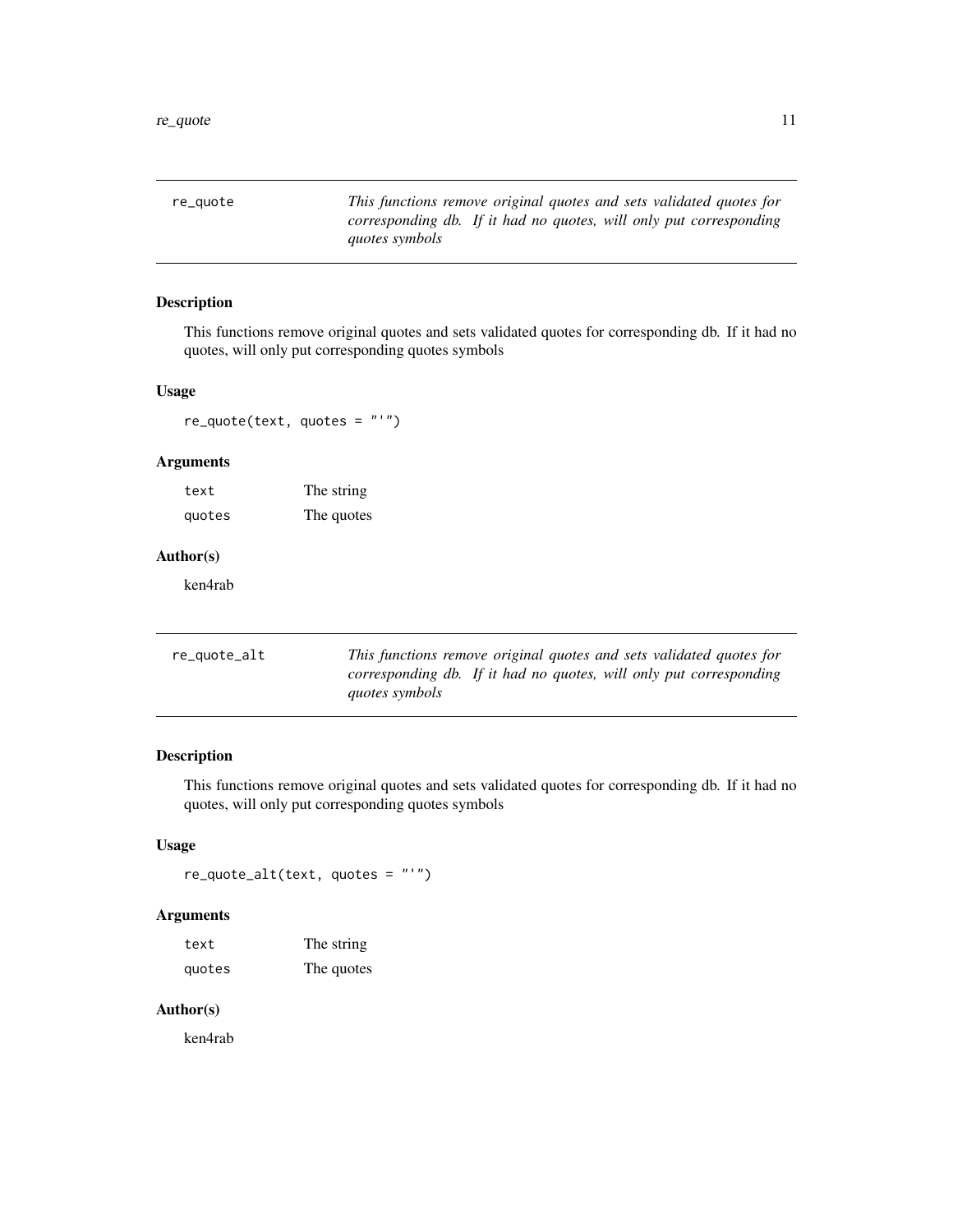<span id="page-11-0"></span>

Removes quotes from the String

# Usage

rm\_quotes(text, quotes = "'")

# Arguments

| text   | The string to remove quotes from |
|--------|----------------------------------|
| quotes | <b>Ouote</b> characters          |

### Author(s)

ken4rab

rm\_vector\_quotes *rm\_vector\_quotes*

# Description

Removes quotes from data.frame columns

## Usage

```
rm_vector_quotes(text.vector)
```
## Arguments

text.vector The text vector to remove quotes from.

## Author(s)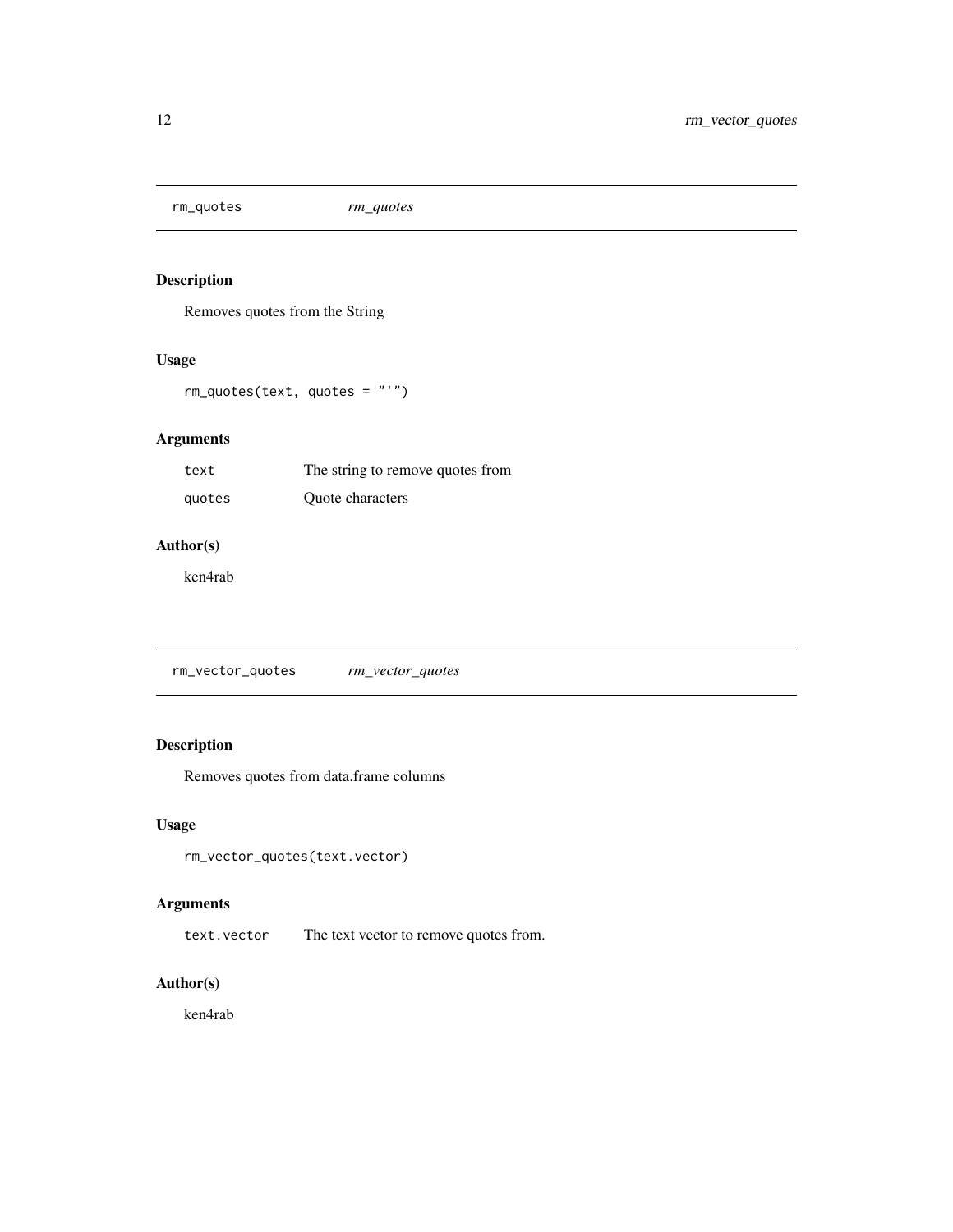<span id="page-12-0"></span>RSQL *rsql*

#### Description

A package to work with SQL datasources in a simple manner

# Usage

.onLoad(libname, pkgname)

# Arguments

| libname | Library name |
|---------|--------------|
| pkgname | Package name |

#### Author(s)

Alejandro Baranek <abaranek@dc.uba.ar>, Leonardo Javier Belen <leobelen@gmail.com> Executes code while loading the package.

#### Examples

```
library(RSQL)
library(RSQLite)
db.name <- getMtcarsdbPath(copy = TRUE)
rsql <- createRSQL(drv = RSQLite::SQLite(), dbname = db.name)
select_sql <- rsql$gen_select(
  select_fields = "*", # c("wt", "qsec"),table = "mtcars",
  where_values = data.frame(carb = 8)
\mathcal{L}mtcars.observed <- rsql$execute_select(select_sql)
mtcars.observed
```
RSQL.class *The class that provides the SQL functionality.*

#### Description

This class is intended to simplify SQL commands.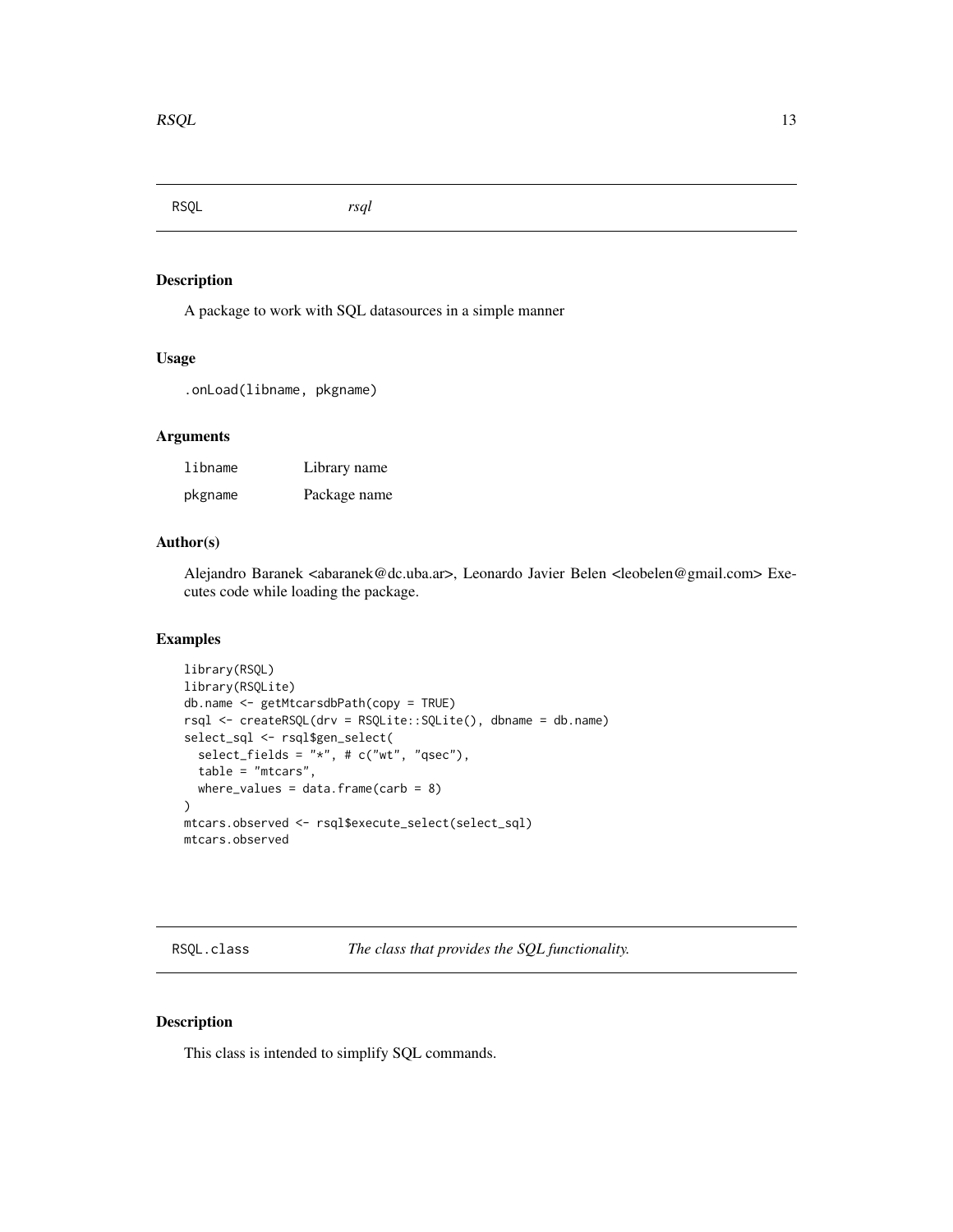# Public fields

driver driver name

db.name database name

user db user

password db password

host db host

port db port

available.functions for generating select expressions

entity.field.regexp for scrape a field or table expression

entity.select.regexp for scrape a select expressions expression

conn The connection handler

valid.conn Checks if connection is valid

last.query The last query

last.rs The last resultset

results.class Expected class for db results for running dbClearResult

select.counter An instance select counter

insert.counter An instance insert counter

update.counter An instance update counter

delete.counter An instance delete counter

command.counter An instance command counter

clear.rs.counter An instance clear.rs.counter

logger is conigured logger for current class

# **Methods**

#### Public methods:

- [RSQL.class\\$new\(\)](#page-14-0)
- [RSQL.class\\$connect\(\)](#page-14-1)
- [RSQL.class\\$setupResultClassFromDriver\(\)](#page-14-2)
- [RSQL.class\\$setupRegexp\(\)](#page-14-3)
- [RSQL.class\\$finalize\(\)](#page-15-0)
- [RSQL.class\\$checkEntitiesNames\(\)](#page-15-1)
- [RSQL.class\\$gen\\_select\(\)](#page-15-2)
- [RSQL.class\\$gen\\_insert\(\)](#page-15-3)
- [RSQL.class\\$gen\\_update\(\)](#page-15-4)
- [RSQL.class\\$gen\\_delete\(\)](#page-16-0)
- [RSQL.class\\$execute\\_select\(\)](#page-16-1)
- [RSQL.class\\$execute\\_update\(\)](#page-16-2)
- [RSQL.class\\$execute\\_insert\(\)](#page-16-3)
- [RSQL.class\\$execute\\_get\\_insert\(\)](#page-17-0)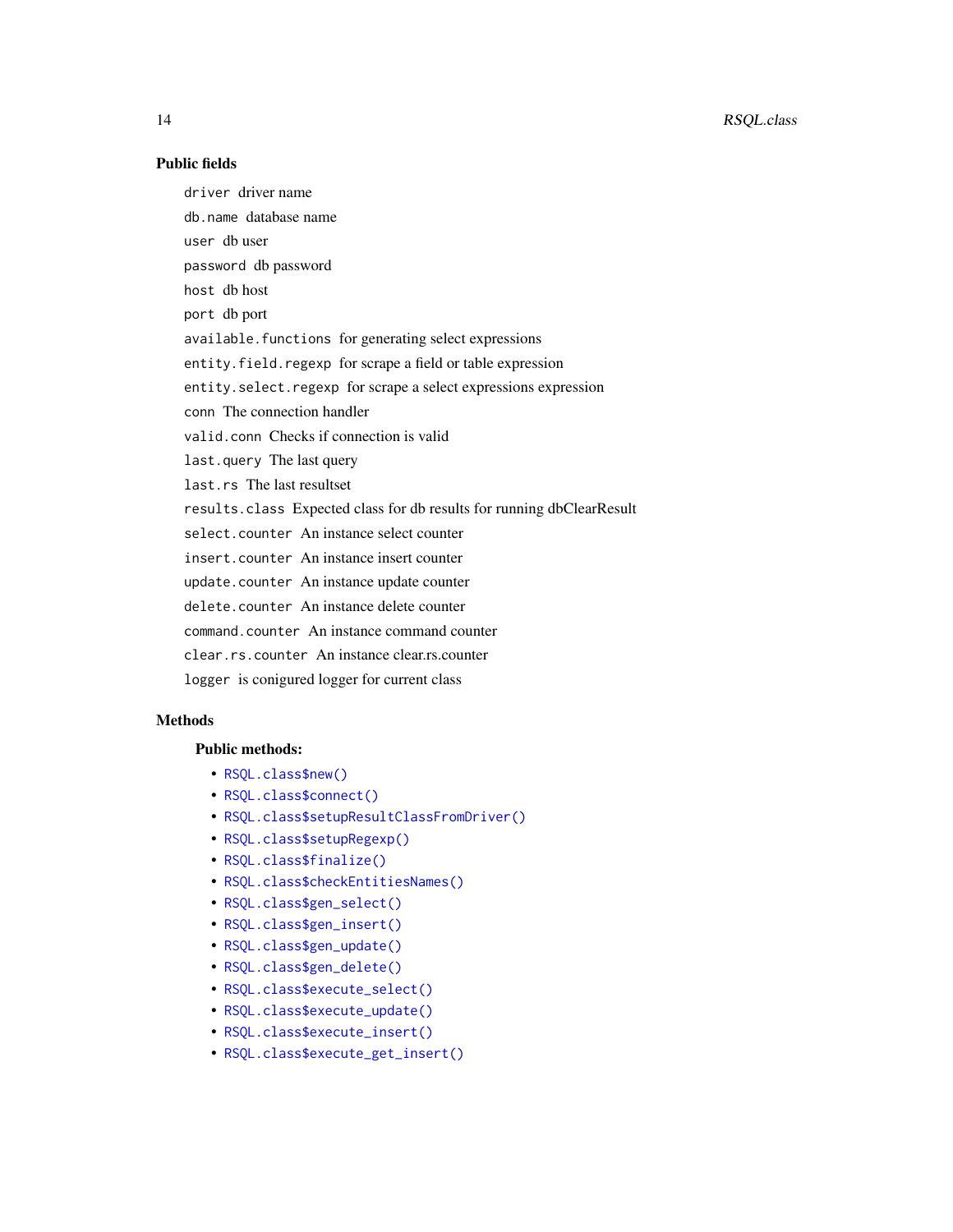- [RSQL.class\\$execute\\_command\(\)](#page-17-1)
- [RSQL.class\\$execute\\_delete\(\)](#page-17-2)
- [RSQL.class\\$retrieve\(\)](#page-17-3)
- [RSQL.class\\$retrieve\\_insert\(\)](#page-17-4)
- [RSQL.class\\$clearLastResult\(\)](#page-18-0)
- [RSQL.class\\$getSummary\(\)](#page-18-1)
- [RSQL.class\\$disconnect\(\)](#page-18-2)
- [RSQL.class\\$clone\(\)](#page-18-3)

<span id="page-14-0"></span>Method new(): Initializes a connection

```
Usage:
RSQL.class$new(
  drv,
  dbname,
  user = NULL,
  password = NULL,
  host = NULL,port = NULL
)
Arguments:
drv driver name
```
dbname database name user user name password password host host name port port number

<span id="page-14-1"></span>Method connect(): Function which connects to database

*Usage:* RSQL.class\$connect() *Returns:* conn object

<span id="page-14-2"></span>Method setupResultClassFromDriver(): Infer ResultsClass from corresponding driver. Implemented for SQLiteDriver & PqConnection

*Usage:* RSQL.class\$setupResultClassFromDriver() *Returns:* RSQL object

<span id="page-14-3"></span>Method setupRegexp(): initialize regexp for scraping entities

*Usage:* RSQL.class\$setupRegexp(force = FALSE) *Arguments:* force force setup?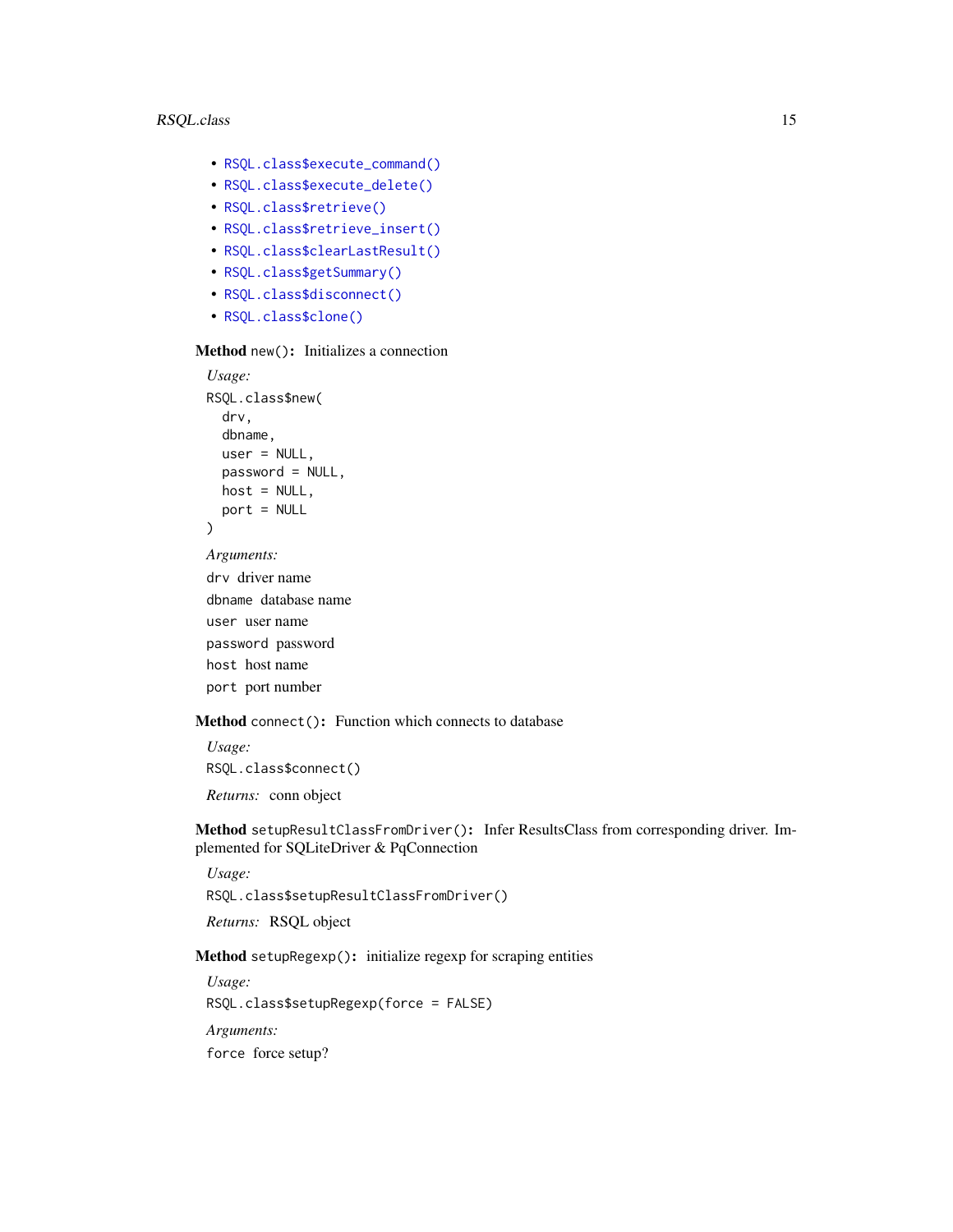*Returns:* regexp for scraping select expressions

### <span id="page-15-0"></span>Method finalize(): Class destructor

```
Usage:
RSQL.class$finalize()
```
#### <span id="page-15-1"></span>Method checkEntitiesNames(): Checks if an entity exists

```
Usage:
RSQL.class$checkEntitiesNames(entities, entity.type)
Arguments:
entities entities to check
entity.type entity type to check against
```
#### <span id="page-15-2"></span>Method gen\_select(): Generates a select

```
Usage:
RSQL.class$gen_select(
 select_fields,
  table,
 where_fields = names(where_values),
 where_values = NULL,
 group_by = c(),
 order_by = c(),
  top = 0,
  distinct = FALSE
)
```
#### *Arguments:*

select\_fields fields to be selected table table to select from where\_fields fields in the where clause where\_values values to the fields on the where clause group\_by fields to group by order\_by fields to order by top where does the resultset starts? distinct provides a way to select distinct rows

#### <span id="page-15-3"></span>Method gen\_insert(): Generate insert statement

### *Usage:*

RSQL.class\$gen\_insert(table, values\_df, insert\_fields = names(values\_df)) *Arguments:* table The table to insert into values\_df The values to insert. Must be defined as data.frame of values insert\_fields the fields to insert into

<span id="page-15-4"></span>Method gen\_update(): Generate insert statement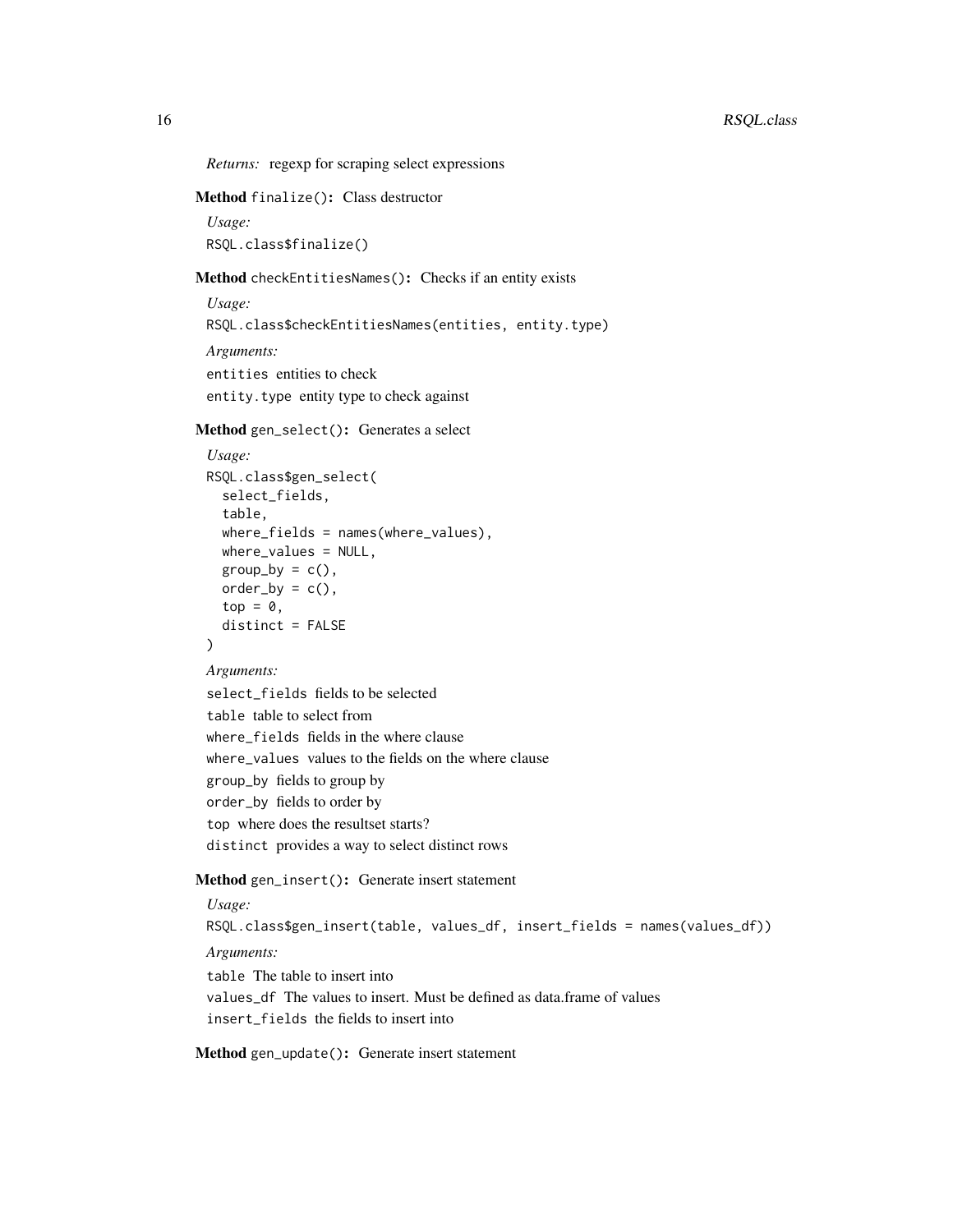# RSQL.class 17

```
Usage:
RSQL.class$gen_update(
  table,
 update_fields = names(values),
 values,
 where_fields = names(where_values),
 where_values = NULL
)
```
#### *Arguments:*

```
table the table to insert into
update_fields the fields to update
values the values to update
where_fields a where clause to the insert
where_values the values to add to the where clause
```
<span id="page-16-0"></span>Method gen\_delete(): Generate a delete statement

```
Usage:
RSQL.class$gen_delete(
  table,
 where_fields = names(where_values),
  where_values = NULL
)
Arguments:
```
table the table to insert into where fields a where clause to the insert where\_values the fields to add to the where clause

<span id="page-16-1"></span>Method execute\_select(): Performs an execution on the database

*Usage:* RSQL.class\$execute\_select(sql\_select) *Arguments:* sql\_select the sql select statement to perform

<span id="page-16-2"></span>Method execute\_update(): Performs an update on the database

*Usage:* RSQL.class\$execute\_update(sql\_update)

*Arguments:*

sql\_update the sql update statement to perform

<span id="page-16-3"></span>Method execute\_insert(): Performs an insert on the database

*Usage:* RSQL.class\$execute\_insert(sql\_insert)

*Arguments:*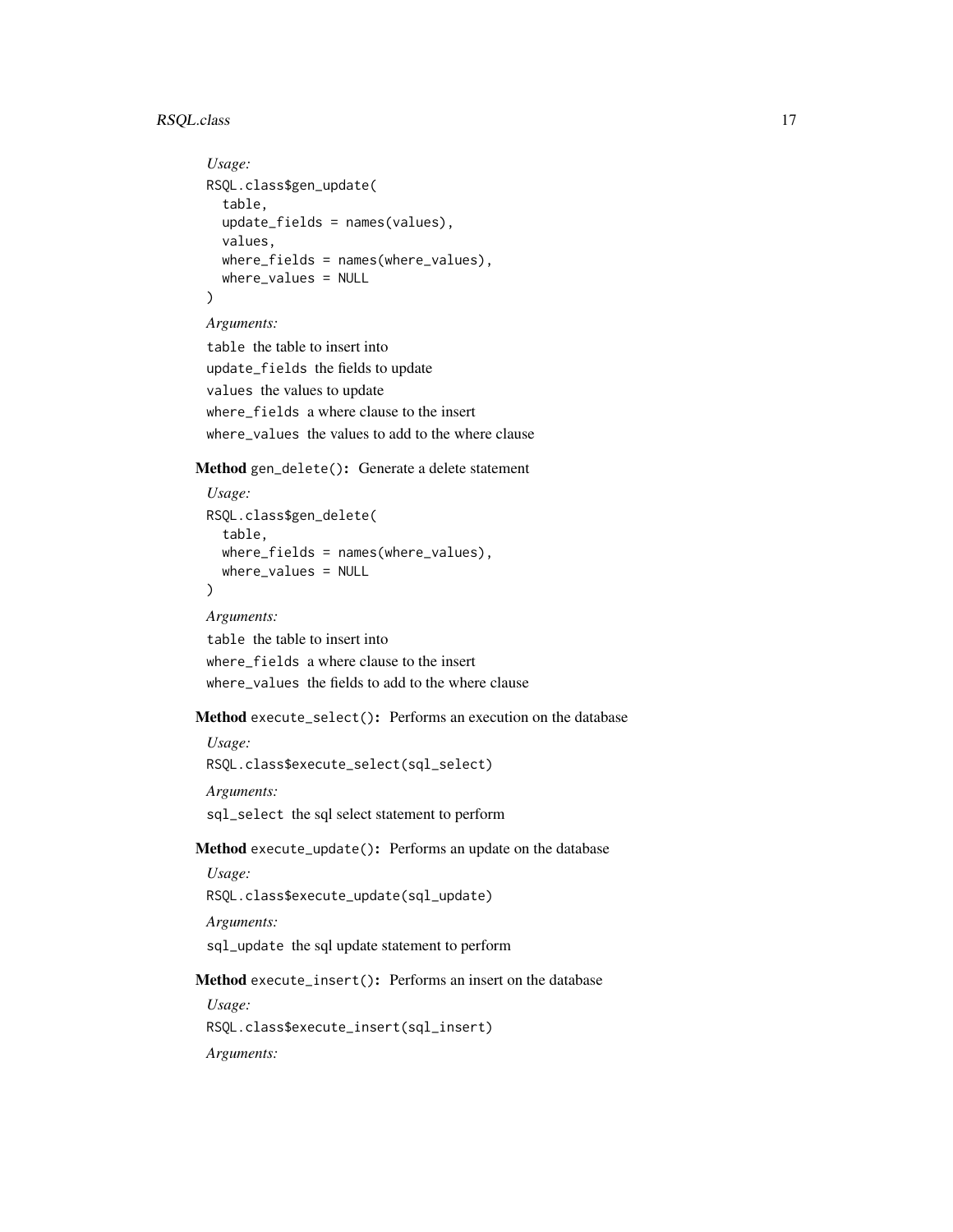sql\_insert the sql insert statement to perform

<span id="page-17-0"></span>Method execute\_get\_insert(): Performs a select statement, if not exists, executes insert statement

*Usage:*

RSQL.class\$execute\_get\_insert(sql\_select, sql\_insert)

*Arguments:*

sql\_select the sql select statement to perform

sql\_insert the sql insert statement to perform

<span id="page-17-1"></span>Method execute\_command(): Performs a command on the database

*Usage:* RSQL.class\$execute\_command(sql\_command)

*Arguments:*

sql\_command the sql statement to perform

<span id="page-17-2"></span>Method execute\_delete(): Performs an deletion on the database

*Usage:* RSQL.class\$execute\_delete(sql\_delete) *Arguments:* sql\_delete the sql delete statement to perform

<span id="page-17-3"></span>Method retrieve(): Performs an insert on the database. This is a composite function

```
Usage:
RSQL.class$retrieve(
 table,
 fields_uk = names(values_uk),
 values_uk,
  fields = names(values),
 values = NULL,
  field_id = "id")
```
*Arguments:*

table The table fields\_uk The fields unique key values\_uk The values unique key fields The fields (Not used. Included for compatibility) values The values (Not used. Included for compatibility) field\_id The field of the serial id

<span id="page-17-4"></span>Method retrieve\_insert(): Obtain id if object exists on the database. Insert object if not. *Usage:*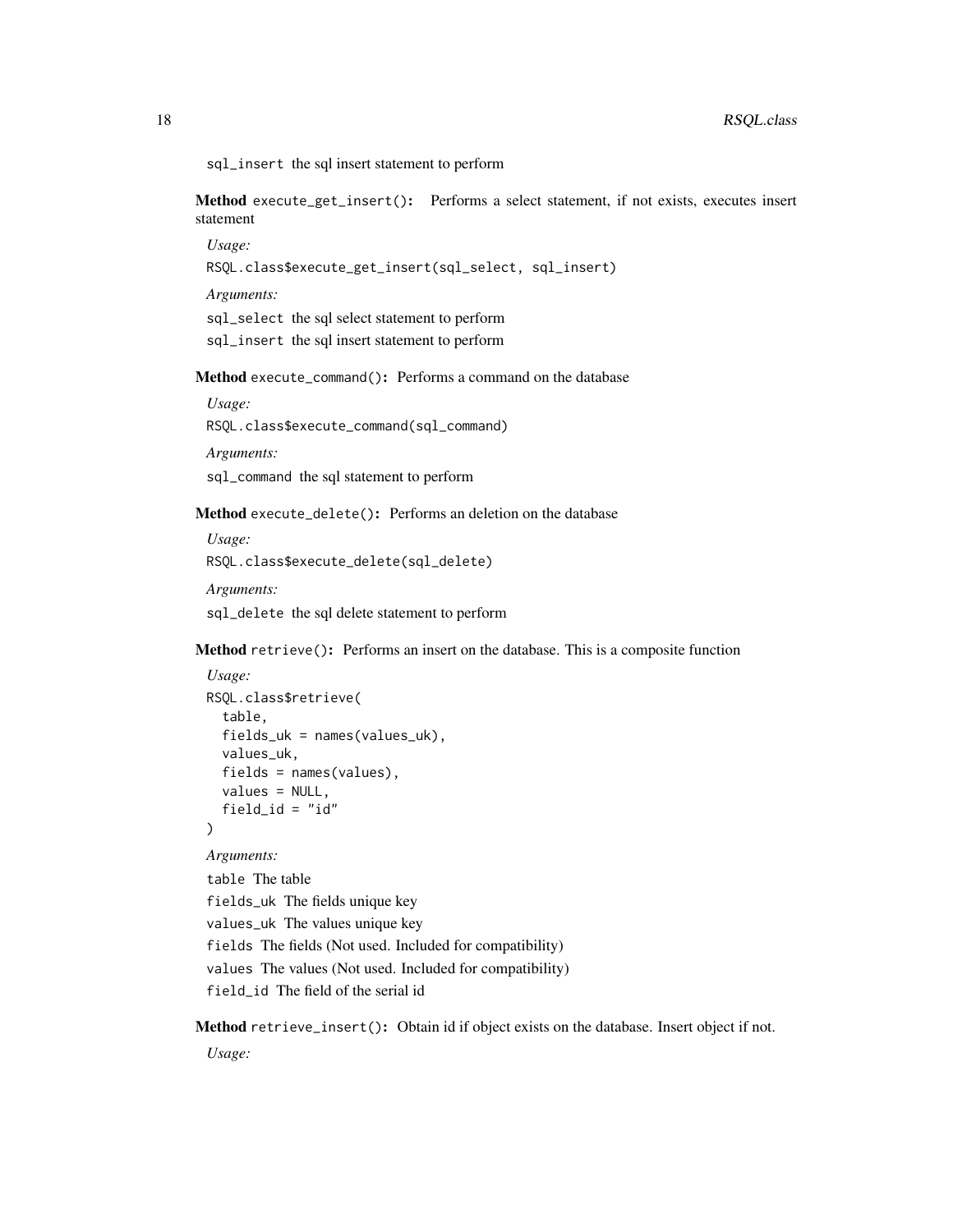```
RSQL.class$retrieve_insert(
  table,
  fields_uk = names(values_uk),
  values_uk,
  fields = names(values),
 values = data.frame(),
  field_id = "id"
\lambdaArguments:
```

```
table The table
fields_uk The fields unique key
values_uk The values unique key
fields The fields
values The values
field_id The field of the serial id
```
<span id="page-18-0"></span>Method clearLastResult(): clearLast Result for avoiding nasty warning getSummary

*Usage:* RSQL.class\$clearLastResult()

<span id="page-18-1"></span>Method getSummary(): get RSQL summary string

*Usage:* RSQL.class\$getSummary()

<span id="page-18-2"></span>Method disconnect(): Disconnects the instance from the database

```
Usage:
RSQL.class$disconnect()
```
<span id="page-18-3"></span>Method clone(): The objects of this class are cloneable with this method.

```
Usage:
RSQL.class$clone(deep = FALSE)
```
*Arguments:*

deep Whether to make a deep clone.

# Author(s)

ken4rab

# Examples

```
library(RSQL)
library(RSQLite)
db.name <- getMtcarsdbPath(copy = TRUE)
rsql <- createRSQL(drv = RSQLite::SQLite(), dbname = db.name)
select_sql <- rsql$gen_select(
 select_fields = "*", # c("wt", "qsec"),
```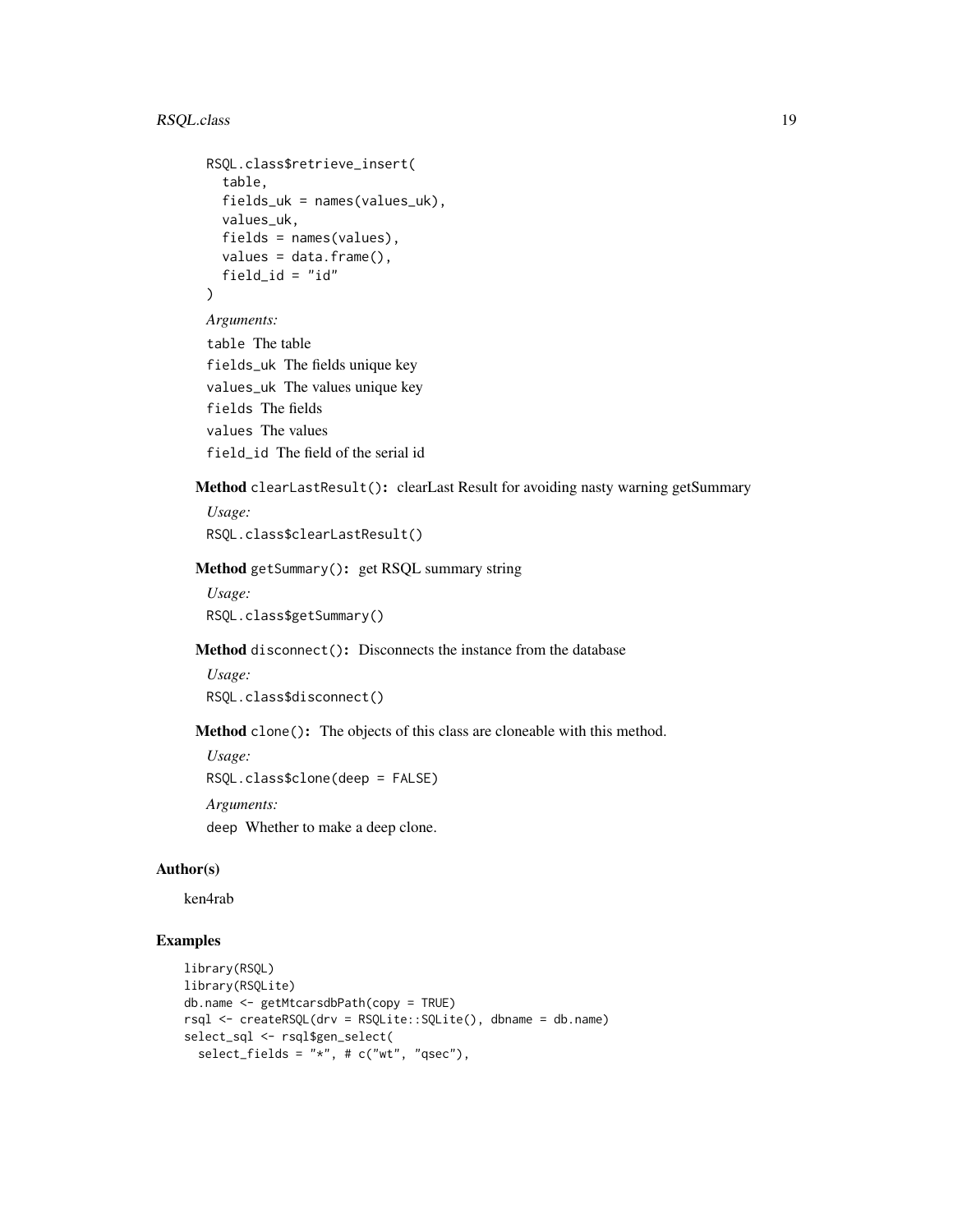```
table = "mtcars",
  where_values = data.frame(carb = 8)
)
mtcars.observed <- rsql$execute_select(select_sql)
mtcars.observed
mtcars.new <- mtcars.observed
mtcars.new$carb <- 9
insert_sql <- rsql$gen_insert(table = "mtcars", values_df = mtcars.new)
rsql$execute_insert(sql_insert = insert_sql)
where_values_df <- data.frame(carb = 9)
select_sql <- rsql$gen_select(
  select_fields = "*", # c("wt", "qsec"),table = "mtcars",
  where_values = data.frame(carb = 8)
)
mtcars.observed <- rsql$execute_select(select_sql)
mtcars.observed
```
sql\_execute\_delete *sql\_execute\_delete*

### Description

Executes a delete on the Database

#### Usage

sql\_execute\_delete(sql\_delete, dbconn = NULL)

# Arguments

| sql_delete | The delete SOL                                   |
|------------|--------------------------------------------------|
| dbconn     | The Database Connection to run the query against |

# Author(s)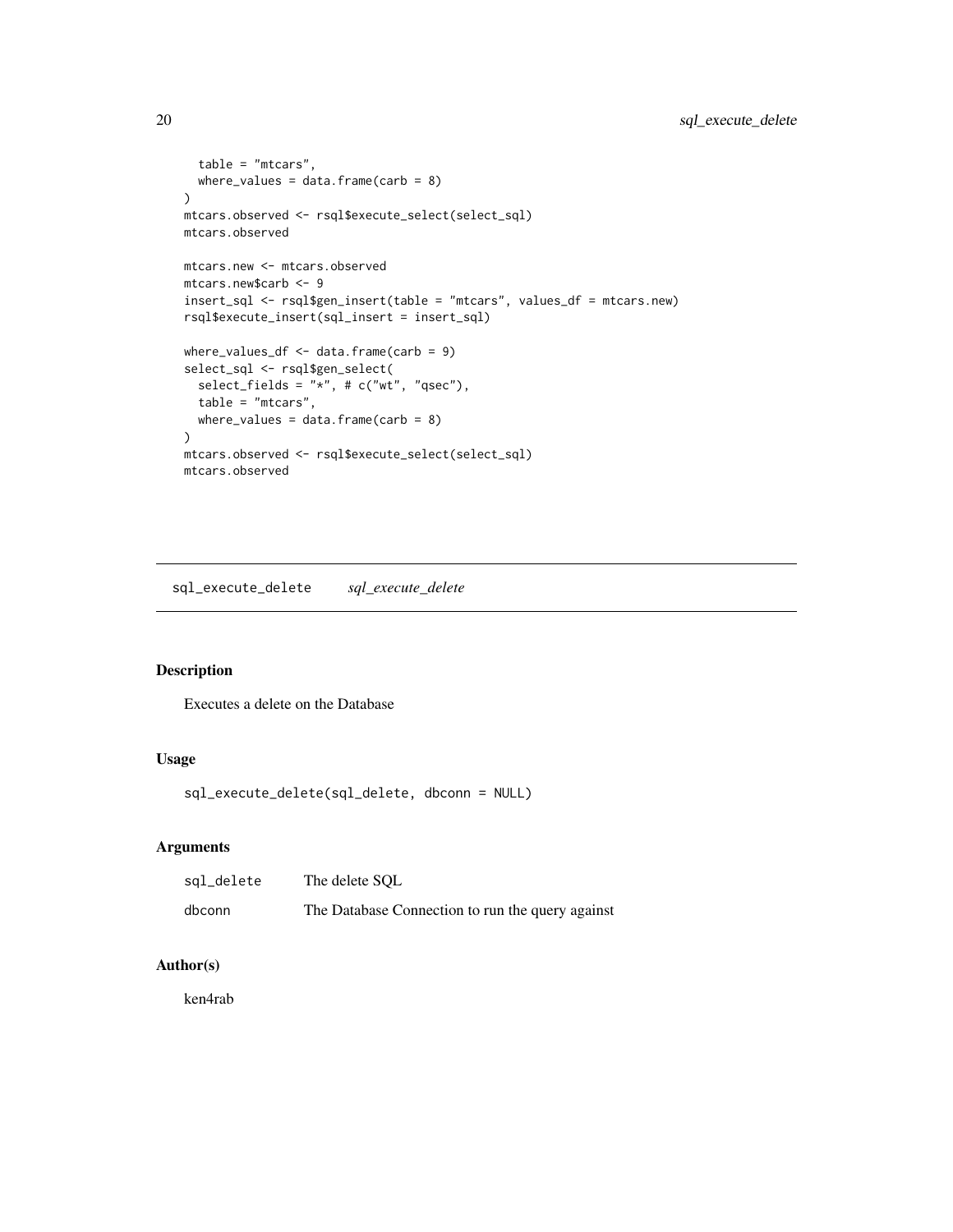<span id="page-20-0"></span>sql\_execute\_get\_insert

*sql\_execute\_get\_insert*

## Description

Executes the insert statement

## Usage

```
sql_execute_get_insert(dbconn, sql_select, sql_insert, ...)
```
# Arguments

| dbconn     | The db connection              |
|------------|--------------------------------|
| sql_select | The SQL select query           |
| sql_insert | The SQL insert query           |
|            | other variables to considered. |

# Author(s)

ken4rab

sql\_execute\_insert *Executes a statement on the database.*

# Description

Executes a statement on the database.

# Usage

```
sql_execute_insert(sql_insert, dbconn)
```
# Arguments

| sql_insert | The SQL String                                   |
|------------|--------------------------------------------------|
| dbconn     | The Database Connection to run the query against |

### Author(s)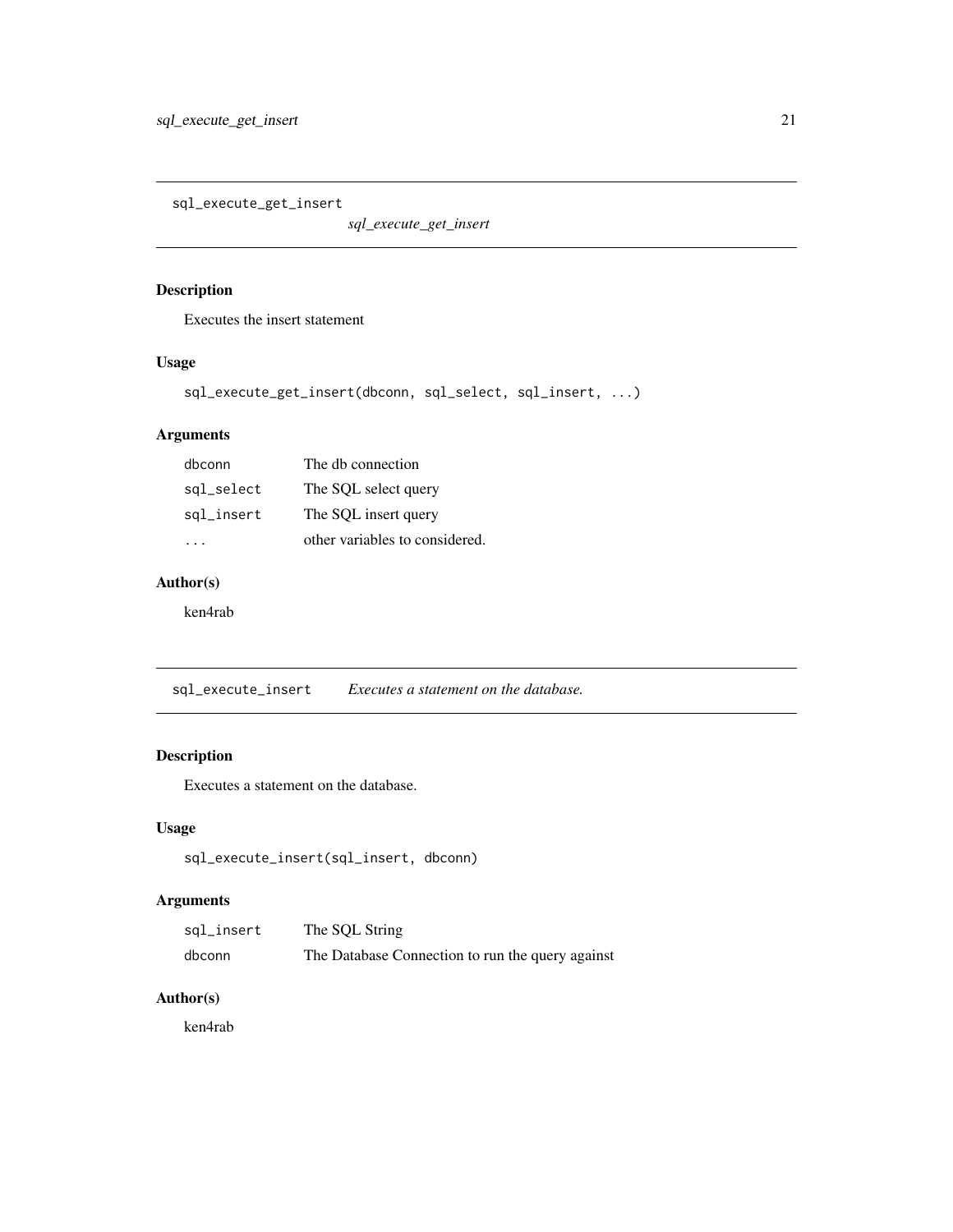<span id="page-21-0"></span>sql\_execute\_select *sql\_execute\_select*

# Description

Executes a select on the database

# Usage

sql\_execute\_select(sql\_select, dbconn = NULL)

# Arguments

| sql_select | The delete SOL                                   |
|------------|--------------------------------------------------|
| dbconn     | The Database Connection to run the query against |

# Author(s)

ken4rab

sql\_execute\_update *Executes an update on the database*

# Description

Executes an update on the database

#### Usage

```
sql_execute_update(sql_update, dbconn = NULL)
```
# Arguments

| sql_update | The update SQL                                   |
|------------|--------------------------------------------------|
| dbconn     | The Database Connection to run the query against |

# Author(s)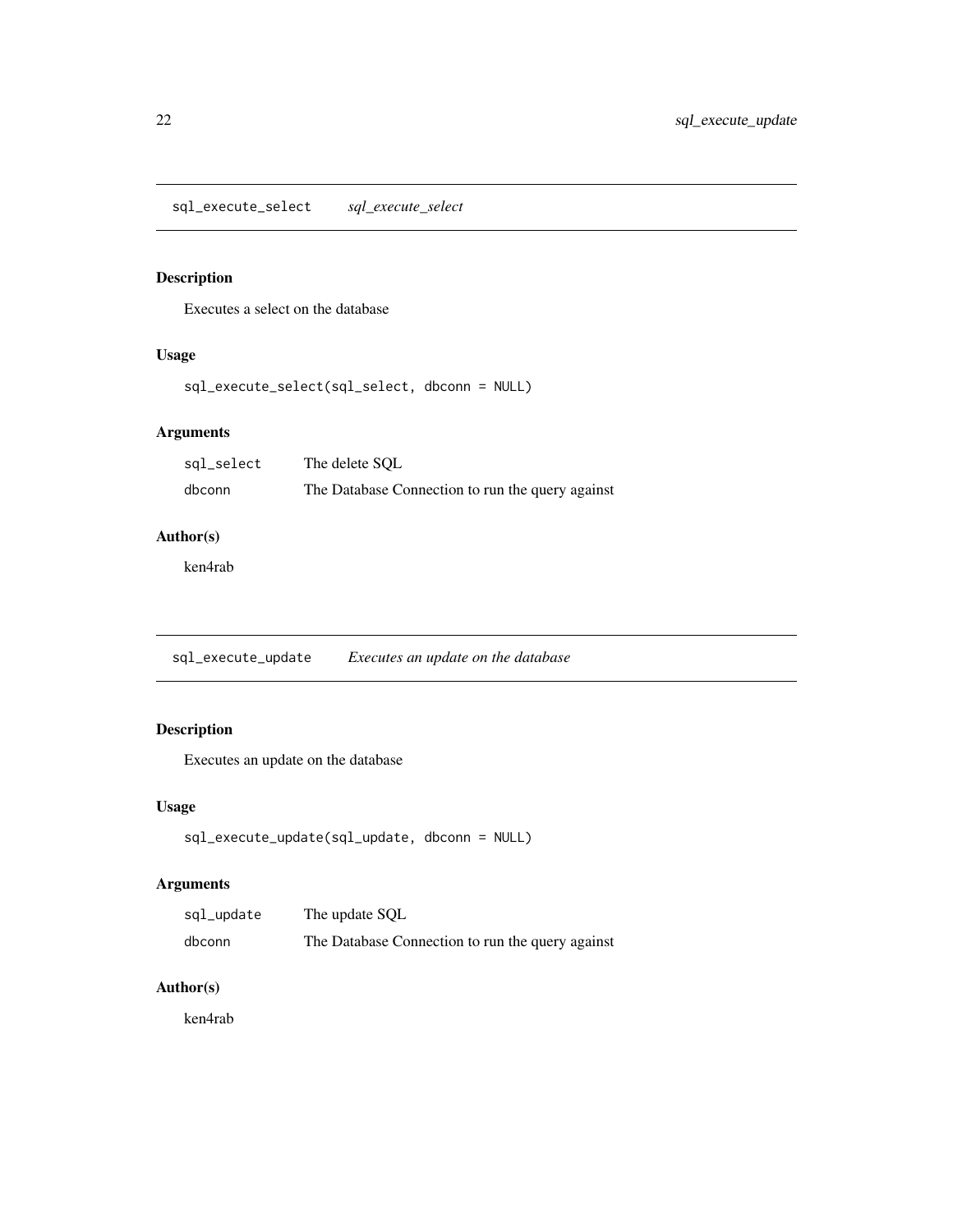<span id="page-22-0"></span>sql\_gen\_delete *sql\_gen\_delete*

## Description

Generates a Delete Statement

## Usage

```
sql_gen_delete(table, where_fields = names(where_values), where_values = NULL)
```
# Arguments

| table        | The table from which the delete statement will be generated |
|--------------|-------------------------------------------------------------|
| where fields | The fields used in the where section                        |
| where values | The values used in the where section                        |

# Author(s)

ken4rab

sql\_gen\_insert *sql\_gen\_insert*

# Description

Generates an insert statement.

#### Usage

```
sql_gen_insert(table, values_df, insert_fields = names(values_df))
```
## Arguments

| table     | The table to be affected                                       |
|-----------|----------------------------------------------------------------|
| values df | The values to insert. Must be defined as data, frame of values |
|           | insert fields The fields to insert                             |

# Author(s)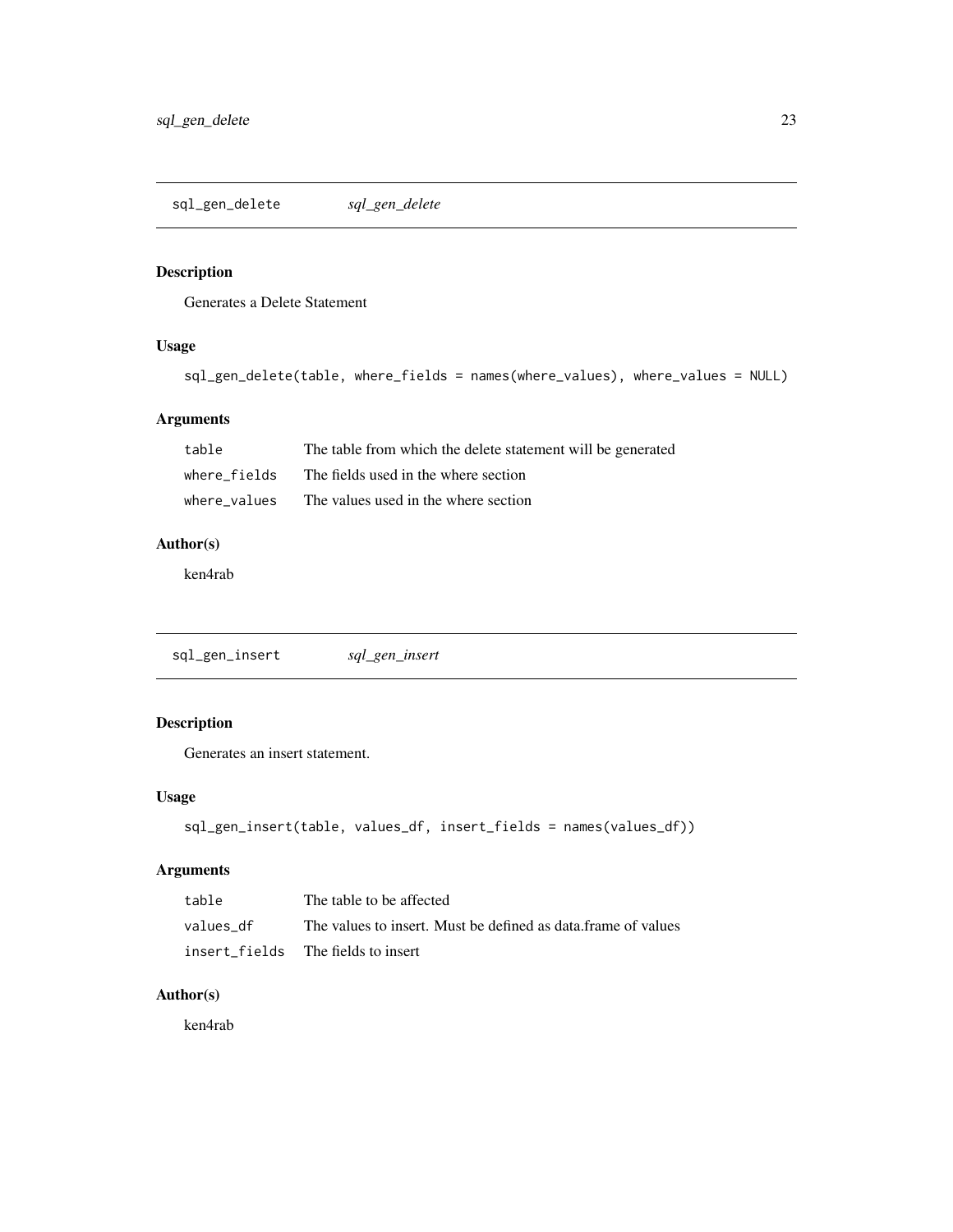<span id="page-23-0"></span>sql\_gen\_select *sql\_gen\_select*

# Description

Generates a Select Statement

# Usage

```
sql_gen_select(
 select_fields,
 table,
 where_fields = names(where_values),
 where_values = NULL,
 group_by = c(),
 order_by = c(),
 top = 0,
 distinct = FALSE
)
```
# Arguments

| select fields | The fields to be selected               |
|---------------|-----------------------------------------|
| table         | The table to be used in the select      |
| where fields  | The fields used in the where section    |
| where values  | The values used in the where section    |
| group_by      | Group by fields                         |
| order_by      | Order by fields                         |
| top           | Retrieve top records                    |
| distinct      | it adds a distinct clause to the query. |

# Author(s)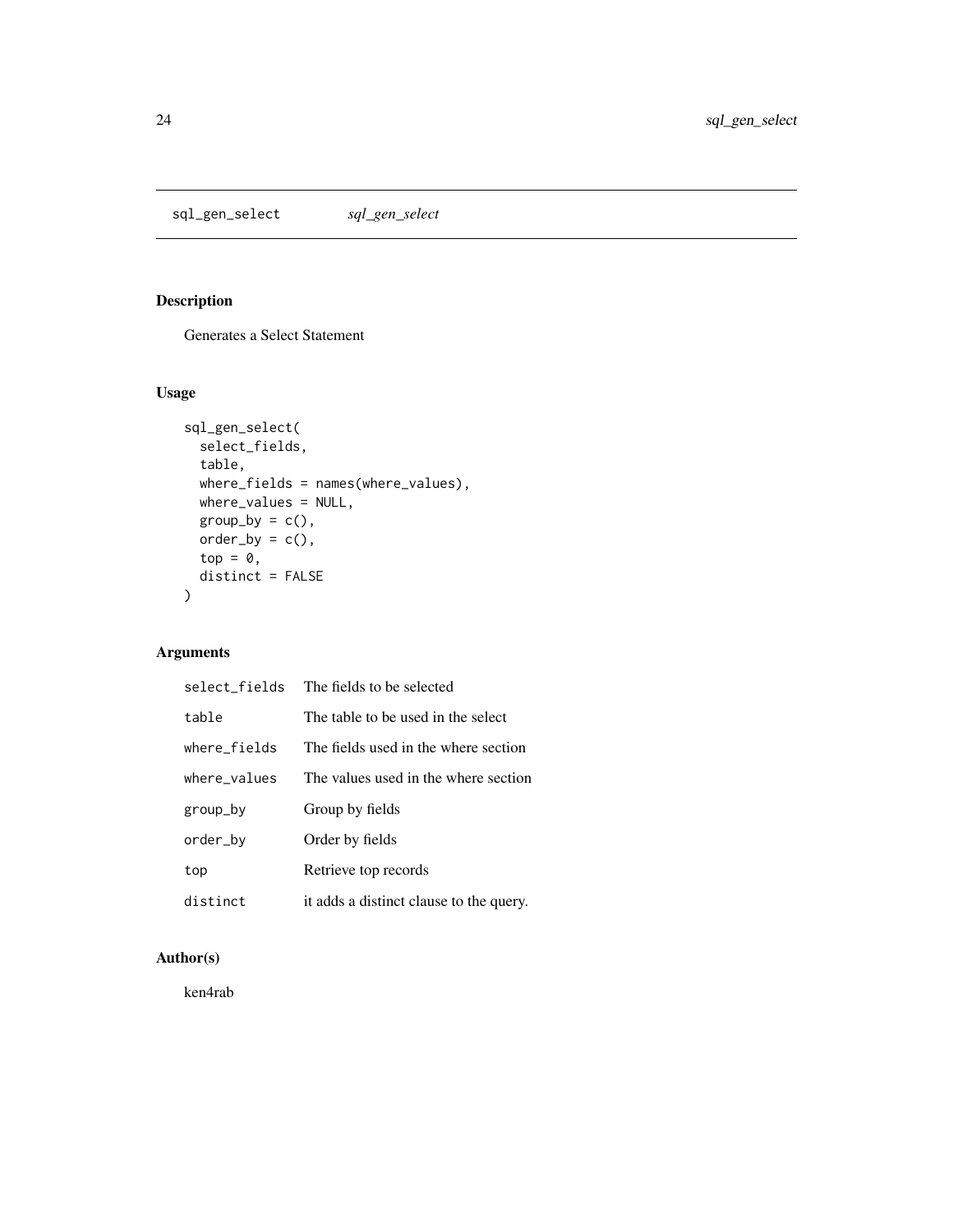<span id="page-24-0"></span>sql\_gen\_update *sql\_gen\_update*

## Description

Generates an update statement

## Usage

```
sql_gen_update(
  table,
  update_fields = names(values),
 values,
 where_fields = names(where_values),
 where_values
\mathcal{L}
```
## Arguments

| table         | The table to update            |
|---------------|--------------------------------|
| update_fields | The fields to update           |
| values        | The values to update           |
| where fields  | The fields for where statement |
| where_values  | The values for where statement |

#### Author(s)

ken4rab

sql\_gen\_where *sql\_gen\_where*

## Description

Generates a where statement to be used on a SQL statement.

## Usage

sql\_gen\_where(where\_fields = names(where\_values), where\_values)

## Arguments

| where fields | The fields used in the where section |
|--------------|--------------------------------------|
| where values | The values used in the where section |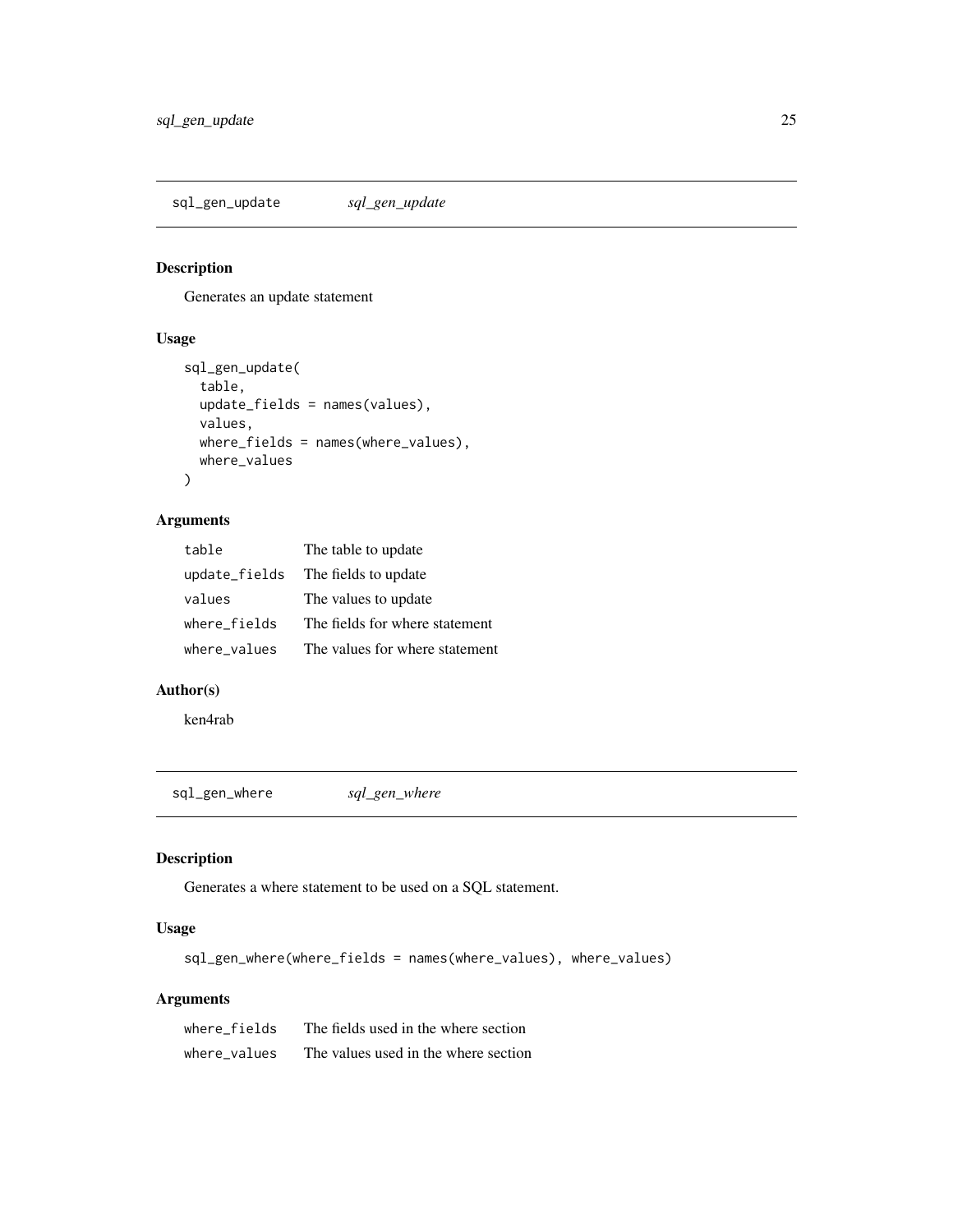# <span id="page-25-0"></span>Author(s)

ken4rab

sql\_gen\_where\_list *sql\_gen\_where\_list*

## Description

Generates a where list statement to be used on a SQL statement.

# Usage

```
sql_gen_where_list(where_fields, where_values)
```
### Arguments

| where fields | The fields used in the where section |
|--------------|--------------------------------------|
| where values | The values used in the where section |

#### Author(s)

ken4rab

sql\_gen\_where\_or *sql\_gen\_where\_or*

## Description

Generates a where (or) statement to be used on a SQL statement.

### Usage

```
sql_gen_where_or(where_fields = names(where_values), where_values)
```
# Arguments

| where fields | The fields used in the where section |
|--------------|--------------------------------------|
| where values | The values used in the where section |

### Author(s)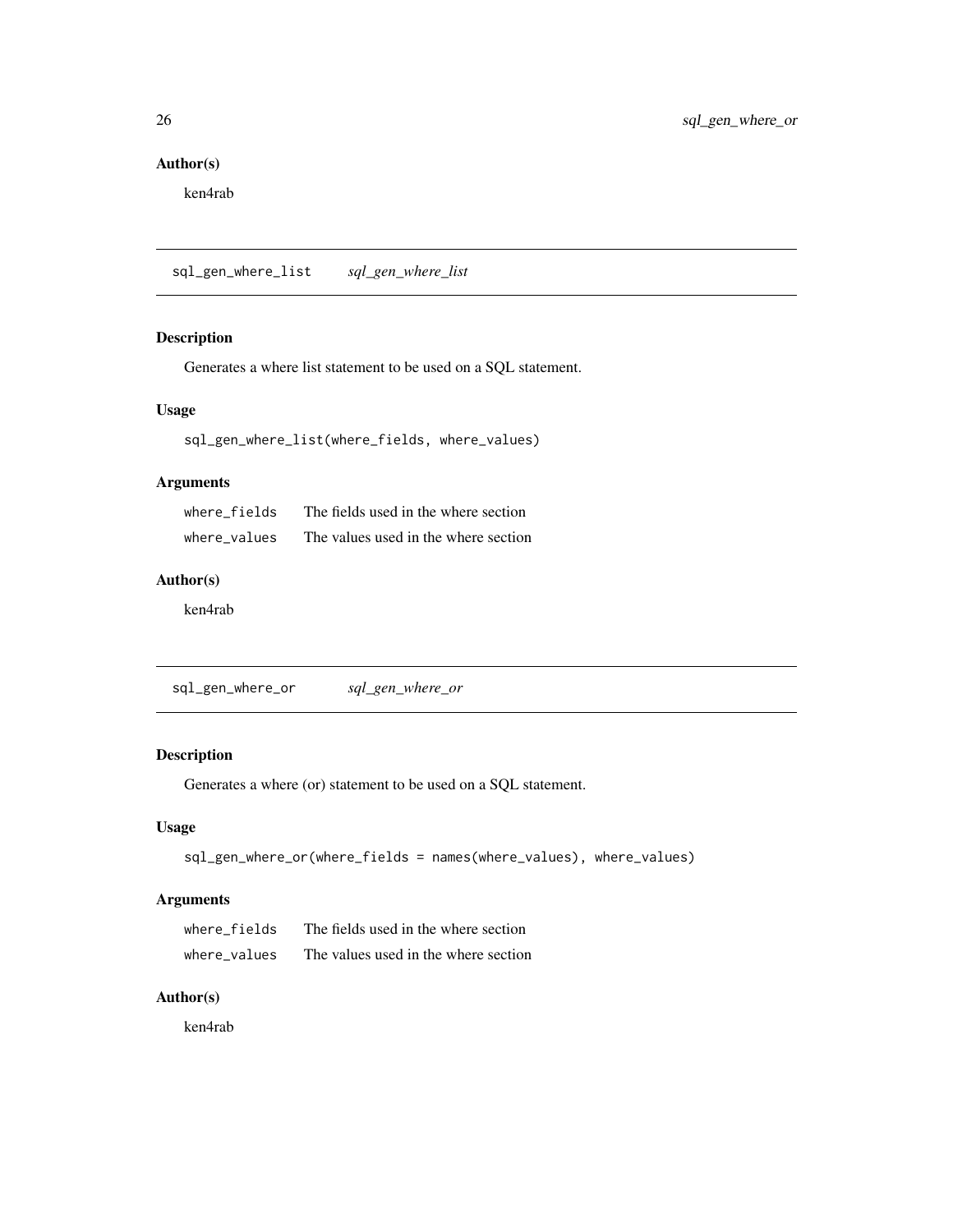<span id="page-26-0"></span>

Retrieves Statement

## Usage

```
sql_retrieve(
 table,
 fields_uk = names(values_uk),
 values_uk,
 fields = names(values),
 values = NULL,
 field_id = "id",dbconn = NULL
)
```
# Arguments

| table     | The table                                         |
|-----------|---------------------------------------------------|
| fields_uk | The fields unique key                             |
| values_uk | The values unique key                             |
| fields    | The fields (Not used. Included for compatibility) |
| values    | The values (Not used. Included for compatibility) |
| field_id  | The field of the serial id                        |
| dbconn    | The database connection                           |

#### Author(s)

ken4rab

sql\_retrieve\_insert *Retrieves or insert Statement*

# Description

Retrieves or insert Statement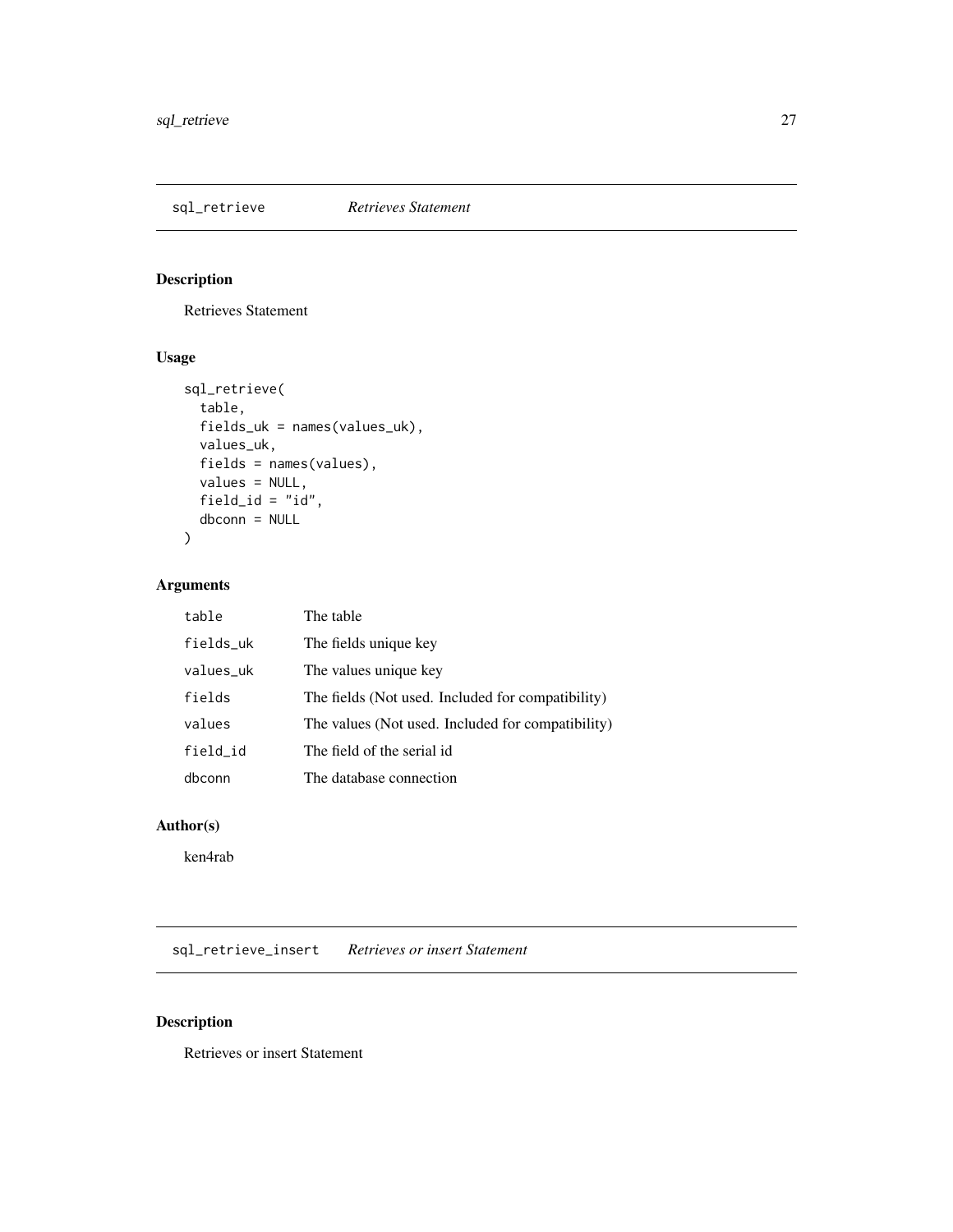# Usage

```
sql_retrieve_insert(
  table,
  fields_uk = names(values_uk),
 values_uk,
 fields = names(values),
 values = NULL,
  field_id = "id",
 dbconn = NULL
\mathcal{L}
```
# Arguments

| table     | The table                  |
|-----------|----------------------------|
| fields_uk | The fields unique key      |
| values uk | The values unique key      |
| fields    | The fields                 |
| values    | The values                 |
| field id  | The field of the serial id |
| dhconn    | The database connection    |

# Author(s)

ken4rab

stuff\_df\_quoted *stuff\_df\_quoted*

## Description

stuff quote characters in quoted or not quoted df for DSL or DML operations

#### Usage

```
stuff_df_quoted(text.df)
```
#### Arguments

text.df Data Frame with corresponding values and fields as colnames

### Author(s)

<span id="page-27-0"></span>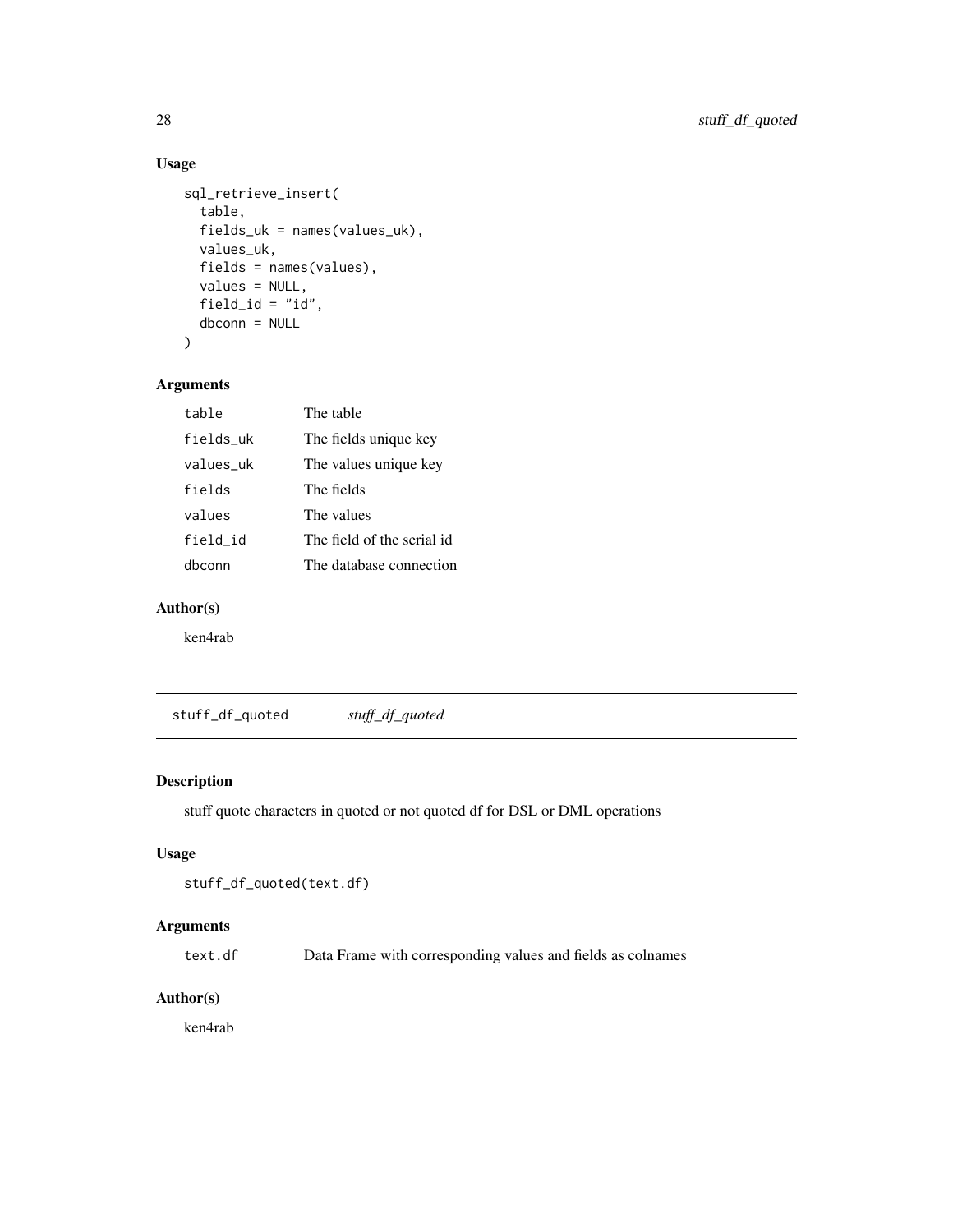<span id="page-28-0"></span>

Stuff quote symbol from text

# Usage

```
stuff_quote(unquoted.text, quote = "'")
```
## Arguments

| unquoted.text | The unquoted string to stuff quotes from. |
|---------------|-------------------------------------------|
| quote         | The quoting symbol. Default is '          |

# Author(s)

ken4rab

trim *Returns string w/o leading or trailing whitespace*

# Description

Returns string w/o leading or trailing whitespace

## Usage

trim(x)

## Arguments

x The string

## Author(s)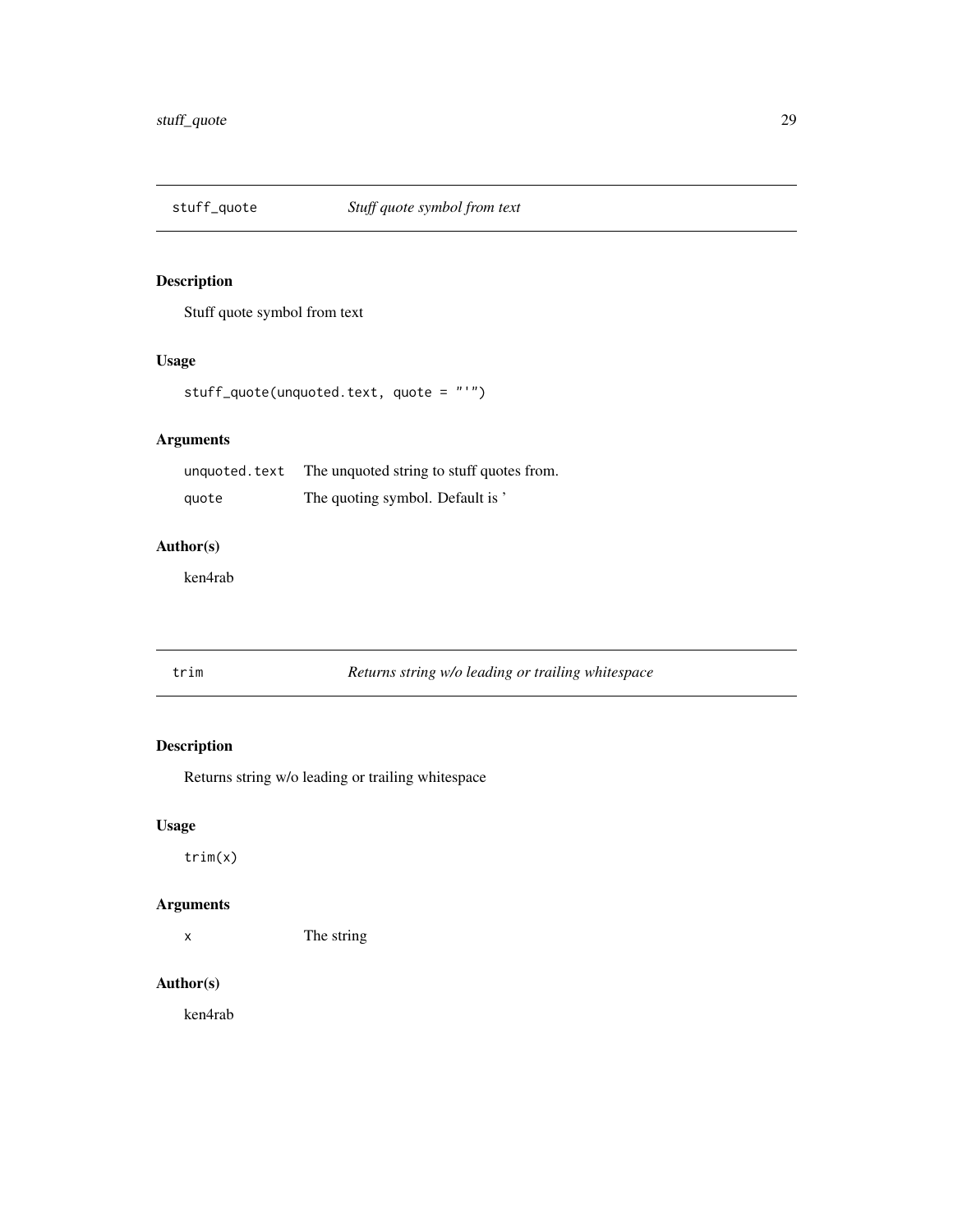<span id="page-29-0"></span>trim\_leading *trim\_leading*

# Description

Returns string w/o leading whitespace

# Usage

trim\_leading(x)

## Arguments

x The string

# Author(s)

ken4rab

trim\_trailing *trim\_trailing*

# Description

Returns string w/o trailing whitespace

## Usage

trim\_trailing(x)

# Arguments

x The string

# Author(s)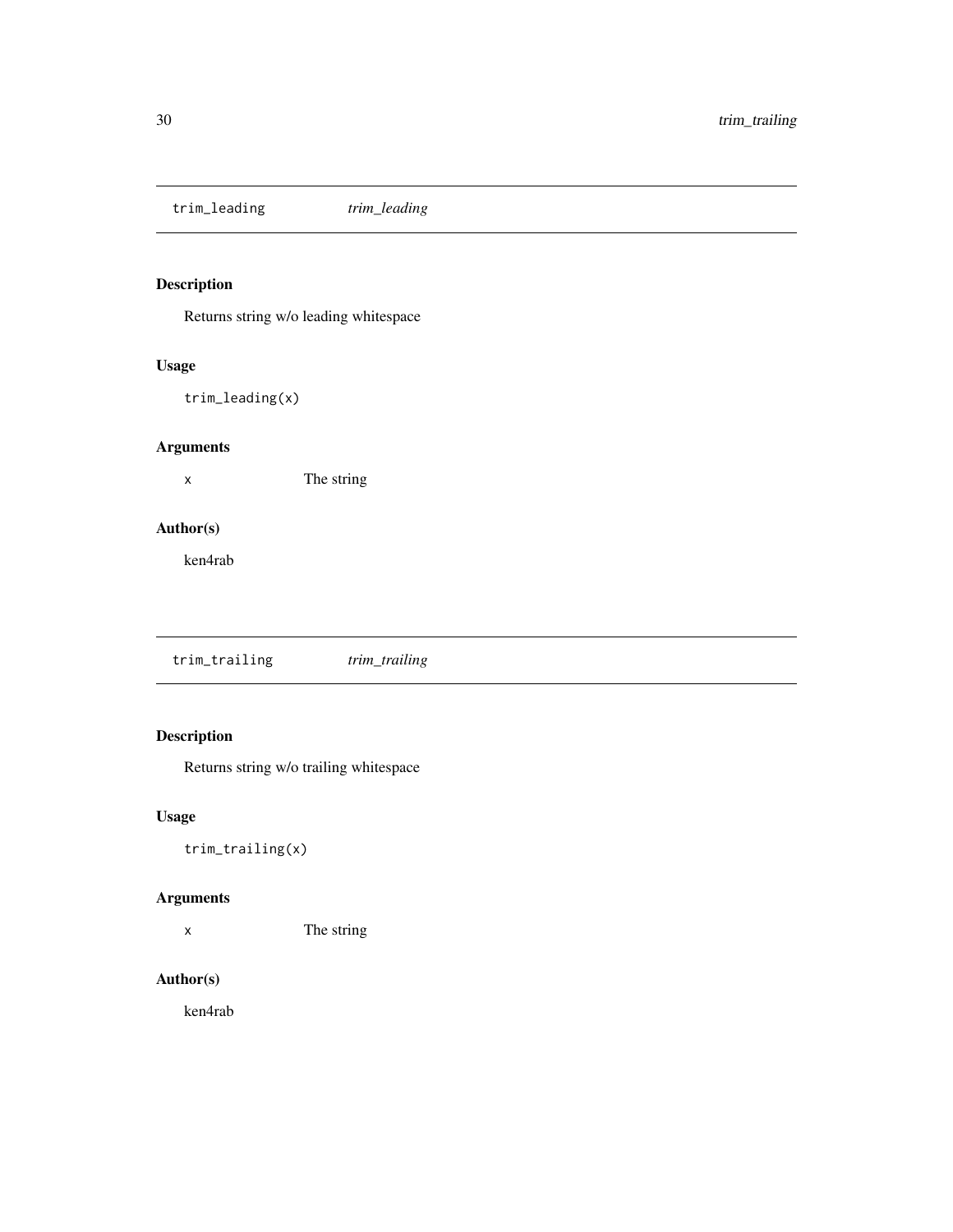<span id="page-30-0"></span>

Operator IN for multiple columns

# Usage

x %IN% y

# Arguments

| х | vector x |
|---|----------|
| y | vector y |

# Author(s)